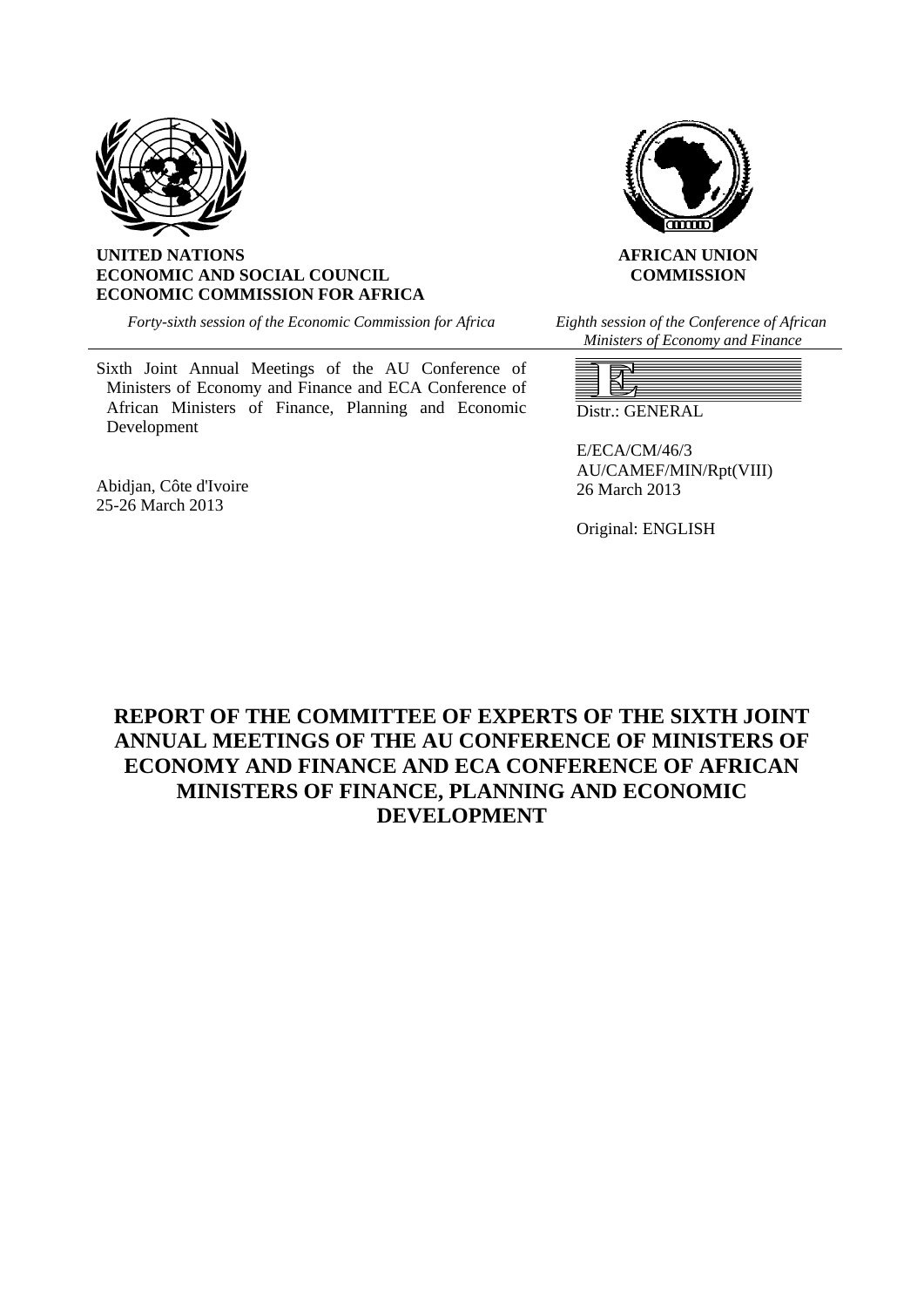#### **Introduction**

1. The meeting of the Committee of Experts of the sixth Joint Annual Meetings of the African Union (AU) Conference of Ministers of Economy and Finance and United Nations Economic Commission for Africa (ECA) Conference of African Ministers of Finance, Planning and Economic Development was held in Abidjan, Côte d'Ivoire, from 21 to 26 March 2013.

#### **A. Attendance**

2. The meeting was attended by representatives of the following member States: Algeria, Angola, Benin, Burkina Faso, Burundi, Cameroon, Central African Republic, Chad, Comoros, Côte d'Ivoire, Democratic Republic of the Congo, Djibouti, Egypt, Equatorial Guinea, Ethiopia, Gabon, the Gambia, Ghana, Guinea, Guinea-Bissau, Kenya, Lesotho, Libya, Madagascar, Malawi, Mali, Mauritania, Morocco, Mozambique, Namibia, Niger, Nigeria, Rwanda, Senegal, Sierra Leone, South Africa, Swaziland, Sudan, Tanzania, Togo, Tunisia, Uganda and Zimbabwe.

3. The following Regional Economic Communities (RECs) were represented: Common Market for Eastern and Southern Africa (COMESA), Economic Community of Central African States (ECCAS) and Intergovernmental Authority on Development (IGAD),

4. The following United Nations bodies and specialized agencies were represented: Food and Agriculture Organization of the United Nations (FAO); International Labour Organization (ILO); International Monetary Fund (IMF); International Organization for Migration (IOM); Joint United Nations Programme on HIV/AIDS (UNAIDS); United Nations Conference on Trade and Development (UNCTAD); United Nations Development Programme (UNDP); United Nations Office of the High Representative for LDCs, LLDCs and SIDS (UN-OHRLLS), United Nations Population Fund (UNFPA); United Nations Headquarters (UNHQ); United Nations Industrial Development Organization (UNIDO); World Bank (WB), World Health Organization (WHO); World Meteorological Organization (WMO), and World Food Programme (WFP).

5. Observers were present from the following organizations: Action Aid International (AAI); African Advisory Board; African Centre for Development Capacity Building (AFCAB); African Centre for Meteorolgical Application for Development (ACMAD); African Centre For Applied Research and Training in Social Development (ACARTSOD); African Population and Health Research Centre (APHRC); AMYRIS, Cote d'Ivoire Association for Export Promotion (APEX-CI); The Africa Governance Monitoring and Advocacy Project (AfriMAP); African Forum and Network on Debt and Development (AFRODAD); Association of African Development Finance Institutions (AADFI); Arab Bank for Economic Development in Africa (BADEA); Pan-African Postal Union (PAPU); International Organization for the Francophonie (OIF); Africa Governance and Monitoring Project; African Advisory Board; African Capacity Building Foundation (ACBF); African Centre for Development Capacity Building;); African Export Import Bank; African Health Economics and Policy Association (AfHEA); African Monitor (African Voices for Africa's Development); Association of African Central Banks (AACB); Central Bank for West African States (BCEAO); Centre for Constitutional Governance; Central Organization of Trade Unions (COTU); Collaborative Africa Budget Reform Initiative (CABRI); Columbia University; Congress of African Economists; Coalition for Dialogue on Africa (CODA); Gates Institute; Mo Ibrahim Foundation; OXFAM International; United States Agency for International Development (USAID); United States Mission to the African Union (USAU); Packard Foundation; African Institute for Development Policy (AFIDEP); Economic and Statistical Observatory for Sub-Saharan Africa (AFRISTAT); African Advisory Board (AAB); Community of Sahel-Saharan States (CEN-SAD); International Planned Parenthood Federation (IPPF), Ivorian Centre for Economic and Social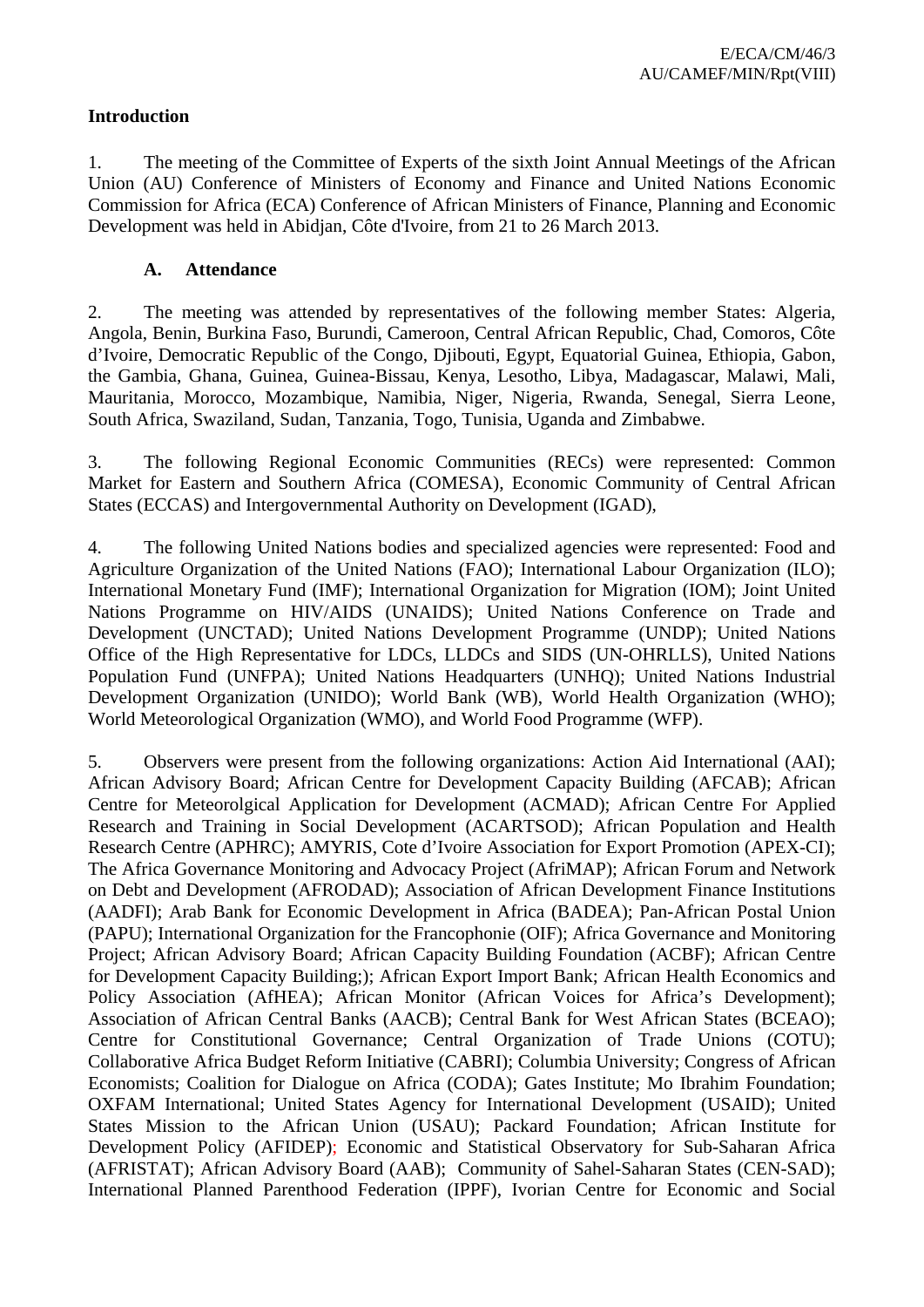E/ECA/CM/46/3 AU/CAMEF/MIN/Rpt(VIII) Page 2

Research (CIRES); East-West Centre (EWC); European Centre for Development Policy Management (ECDPM); Ivorian Employers' Association; Japan International Cooperation Agency (JICA); University of the Congo; University of Thies, West African Economic and Monetary Union (UEMOA); William and Flora Hewlett Foundation.

#### **B. Account of Proceedings**

#### **Opening of the Meeting (agenda item 1)**

6. Opening statements were made by Mr. Dieudonné Bouddhou, the Chairperson of the outgoing Bureau of the Conference, Mr. Abdallah Hamdok, Deputy Executive Secretary of ECA and Dr. Maxwell Mkwezalamba, AU Commissioner for Economic Affairs. The meeting was opened on behalf of the Government of Côte d'Ivoire by H.E. Ms. Nialé Kaba, Minister in the Office of the Prime Minister responsible for Finance and the Economy.

#### **Opening statements**

7. In his opening statement, Mr. Dieudonné Bouddhou, welcomed participants to this year's conference. He thanked the Government and people of Côte d'Ivoire for their hospitality and for hosting this year's conference in the beautiful city of Abidjan.

8. Mr. Bouddhou congratulated Her Excellency, Dr. Nkosazana Dlamini Zuma, Chairperson of the AU Commission and His Excellency, Mr. Carlos Lopes Under-Secretary-General and Executive Secretary of ECA on their recent appointments as Heads of the two premier African institutions. He also commended the staff of the two institutions for their hard work in preparing for this year's conference.

9. He further noted that the theme of this year's conference, "*Industrialization for an Emerging Africa*", was both timely and important, as it would help focus attention on the challenges of achieving structural transformation in Africa through resource-based industrialization. He highlighted some of the notable activities implemented by ECA and African Union Commission (AUC) as follow-up to the decisions and recommendations of last year's conference under the guidance of the outgoing Bureau. These included organization of the eighth African Development Forum (ADF-VIII), which focused on the theme of natural resources for development; the African Governance Forum; establishment of the African Minerals Development Centre at ECA to support implementation of the African Mining Vision; and support to African countries in the context of climate-change negotiations. Mr. Bouddhou expressed profound gratitude to all the members of the outgoing Bureau for their support and collaboration in making these achievements possible.

10. Mr. Abdallah Hamdok, in his statement, said that the Conference had become the main platform for policy dialogue and consensus building on pertinent economic and social development issues of concern to Africa. The Conference also provided strategic statutory guidance to the work of ECA and AUC.

11. Mr. Hamdok provided an overview of recent economic and social conditions in Africa and highlighted some of the main activities undertaken by the ECA secretariat in support of the development agenda of member States. Africa grew at the impressive rate of 5 per cent in 2012, driven primarily by high commodity demand and prices and supported by improved macroeconomic policies. However, growth had been uneven across countries and sectors, and had not led to significant job creation and poverty reduction. Policies and strategies were needed to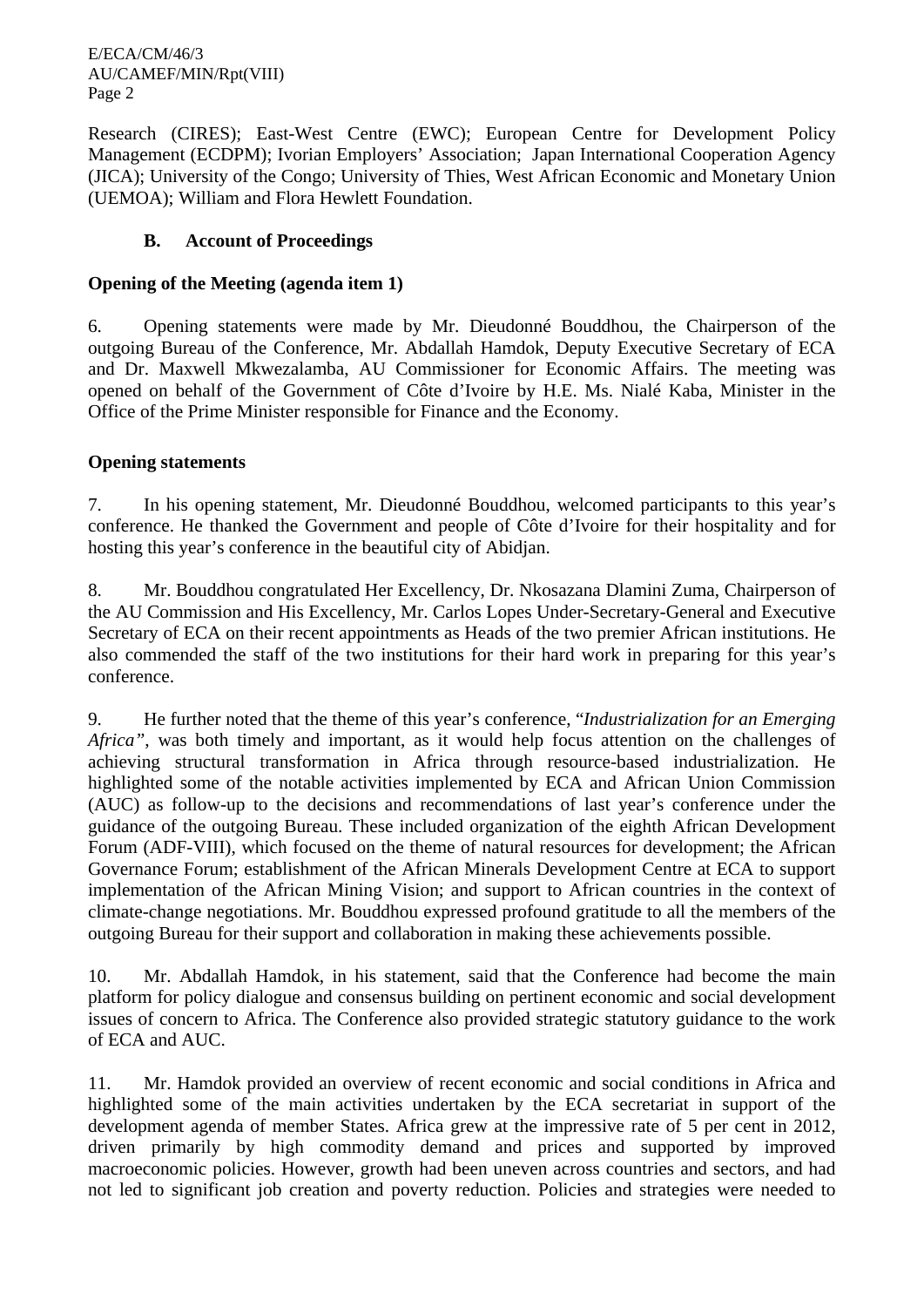ensure inclusive and equitable growth that would benefit the majority of Africans. In this regard, deliberations on the theme of this year's conference would help in devising appropriate strategies and policy recommendations for accelerated resource-based industrialization in Africa.

12. The Deputy Executive Secretary highlighted the important role of ECA in support of Africa's development, including enhancement of the continent's voice in global processes for discussions on climate change and trade, for articulation of Africa's common position on the Post-2015 Development Agenda; promotion of South-South cooperation for infrastructure development, trade and agriculture development and for addressing of the problem of illicit financial flows from Africa. ECA had also undertaken a major study on Africa's relationship with Brazil, Russia, India, China and South Africa (BRICS).

13. In his statement, Dr. Maxwell Mkwezalamba, AU Commissioner for Economic Affairs, noted that the discussion on the theme of industrialization for an emerging Africa was long overdue because Africa only accounted for 12 per cent of global GDP. Nonetheless, the continent could also count on a youthful population, available for using the continent's vast natural resource endowment to achieve rapid industrialization and structural transformation. This year's Conference, therefore, provided an opportunity to discuss the measures for promoting commodity-based industrialization that would add value to Africa's natural resources, create jobs for the youth in particular, and reduce poverty. For industrialization to take off, longstanding shortfalls in the areas of infrastructure, human resources, finance, and science and technology had to be addressed. The AU Commissioner further noted that since 2013 marked the 50th anniversary of the founding of the Organization of African Unity (OAU), now African Union, it was an opportune time to reflect on the development achievements and challenges over the past 50 years in order to define the AU agenda for the next 50 years.

14. On behalf of the Government of Côte d'Ivoire, H. E. Ms. Nialé Kaba, Minister in the Office of the Prime Minister responsible for Economy and Finance, welcomed participants to Abidjan and to this year's Conference. She thanked tAUC and ECA for the honour bestowed on her country in hosting this year's Conference. She expressed appreciation for the fact that the meeting also demonstrated the tremendous goodwill and support of other African countries for the recovery and resurgence of Côte d'Ivoire.

15. Ms. Kaba noted that the choice of the theme of this year's conference, *"Industrialization for an Emerging Africa"*, underscored the centrality of industrialization for Africa's development. She highlighted some of the major challenges and obstacles that African countries had to tackle in the context of industrialization, including the need to promote inclusive growth; the need to convert Africa's natural resources into high-value added goods; and the importance of diversification and structural transformation. The Minister went on to share her country's experience with industrialization. She stated that Côte d'Ivoire aspired to attain the status of a middle-income country by the year 2020, a goal that was being pursued within the context of the country's national programme on industrialization that was adopted in 2012 and which was currently being implemented. The plan focused on promoting the private sector as the driver of economic growth and industrialization. It was also expected to help attract foreign direct investments. The outcome of the meeting, she said, would help Côte d'Ivoire in finalizing its industrial policy.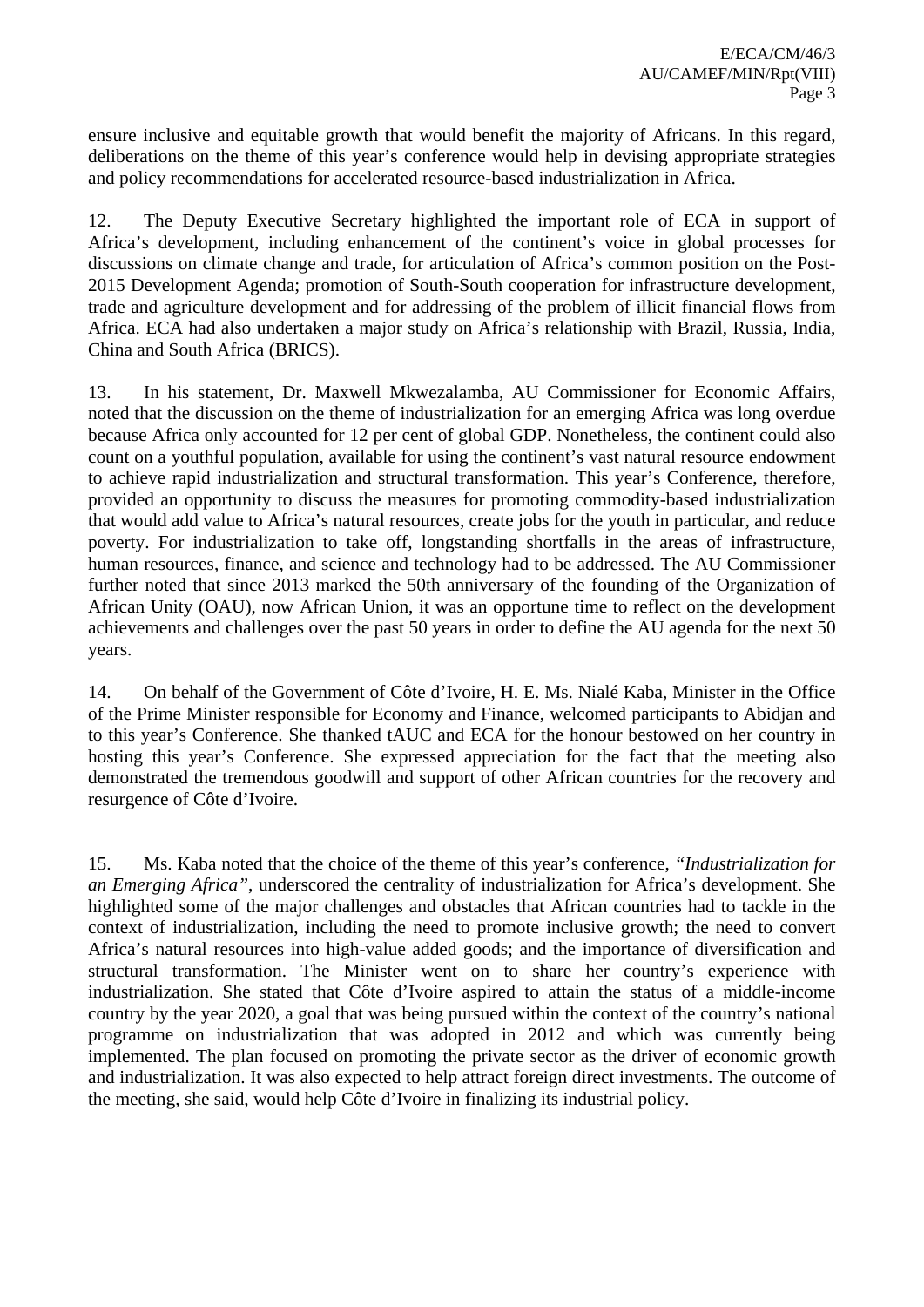E/ECA/CM/46/3 AU/CAMEF/MIN/Rpt(VIII) Page 4

16. Following her opening statement, the Minister, on behalf of the Government of Côte d'Ivoire, declared the meeting of the Committee of Experts of the sixth Joint Annual Meetings of the AU Conference of Ministers of Economy and Finance and ECA Conference of African Ministers of Finance, Planning and Economic Development officially open. She wished the participants fruitful deliberations.

#### **Adoption of the Agenda and Election of the Bureau (agenda item 2)**

- 17. The following agenda was adopted by the Committee:
	- 1. Opening of the Meeting
	- 2. Election of the Bureau and Adoption of the Agenda and Programme of Work
	- 3. Recent Economic and Social Developments in Africa
	- 4. Review of Progress towards the Millennium Development Goals and the Post-2015 Development Agenda
	- 5. Assessment of Progress on Regional Integration in Africa
	- 6. Harnessing the Demographic Dividend for Africa
	- 7. Presentation of the Theme of the Conference: Industrialization for an Emerging Africa
	- 8. Implementing the Rio+ 20 Outcomes in Africa
	- 9. Presentation of Statutory Issues
	- 10. Any Other Business
	- 11. Consideration and Adoption of the Draft Report of the Committee of Experts and the Draft Resolutions
	- 12. Closure of the Meeting

18. The following officers were unanimously elected by the Committee to form the new Bureau:

| Chairperson:                   | Côte d'Ivoire |
|--------------------------------|---------------|
| <b>First Vice-Chairperson:</b> | Kenya         |
| Second Vice-Chairperson:       | Algeria       |
| Third Vice-Chairperson:        | Lesotho       |
| Rapporteur:                    | Cameroon      |

#### **Recent Economic and Social Developments in Africa** (agenda item 3)

19. A representative of the secretariat provided an overview of recent economic and social developments in Africa. Overall, growth remained strong in 2012, reaching 5 per cent, which was above the global average, despite the global slowdown and uncertainty. However, economic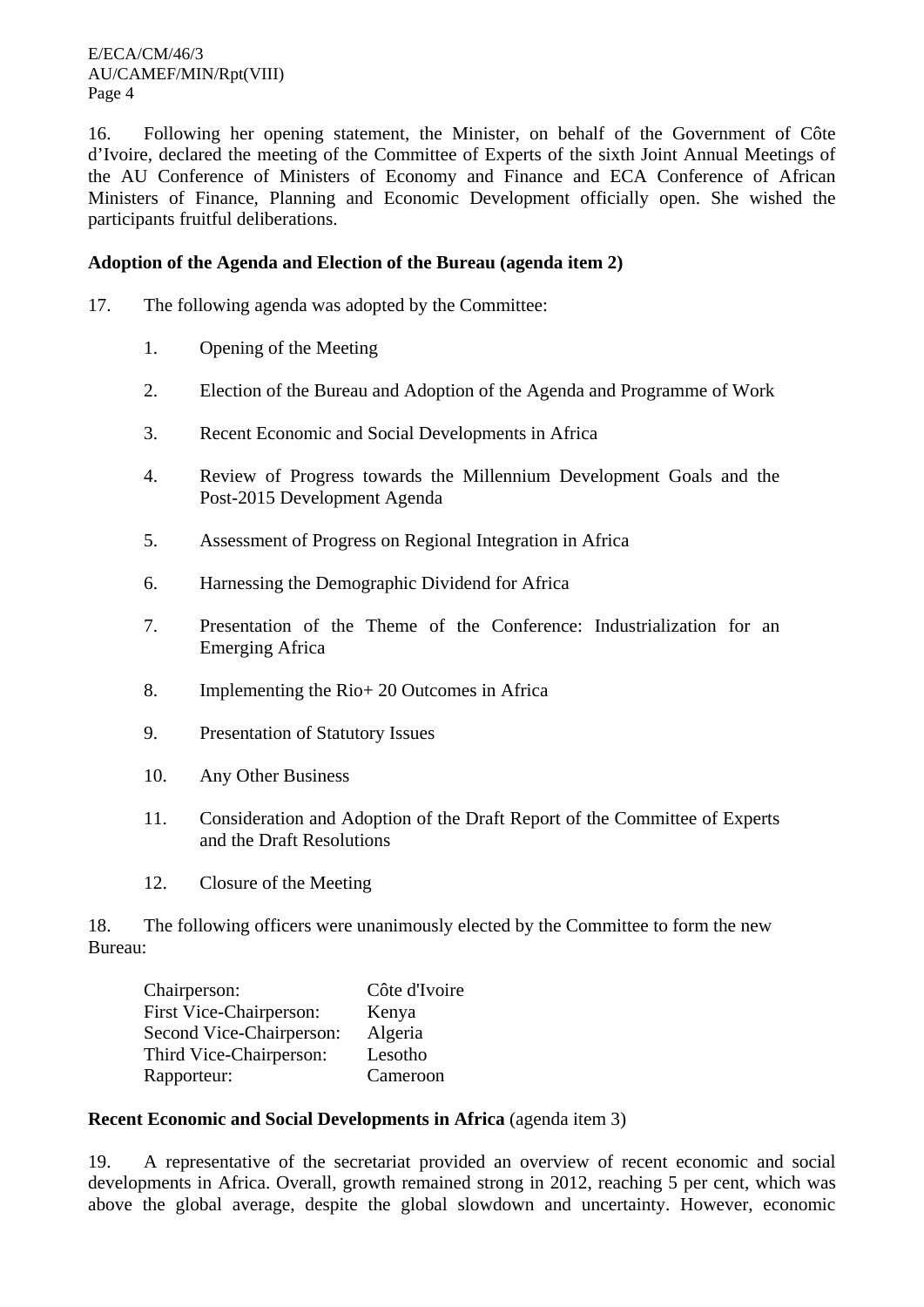performance varied across subregions and sectors and growth continued to depend on commodity exports, despite notable diversification into non-primary commodity sectors. Growth prospects for 2013 were assessed as solid despite the slowdown in the global economy, but were subject to various risks. Progress on social development was also slow and challenging, as inequality, hunger, poverty, poor quality education, underemployment and unemployment remained issues of concern. The presentation emphasized that structural transformation, underpinned by value addition, was vital for poverty reduction, inclusive growth and improved social conditions in Africa and would have to rest on enhanced domestic resource mobilization.

20. In the general discussions that followed, several participants noted that positive growth rates did not always translate into high-quality growth nor was it sufficient for inclusive development. Growth, it was agreed, should be accompanied by economic diversification and value added for it to be sustainable and inclusive.

21. Accelerated industrialization could contribute to sustainable and inclusive development in Africa. However, it was necessary to identify and properly articulate the different development options or models available to the continent.as the most viable options. In this regard, some participants underscored the need for an indepth human resources study or audit to establish the status of the continent's human resources capacity and / or the gaps, in order to determine an appropriate development path for the continent. In the same vein, the importance of developing indigenous mechanisms to finance Africa's innovation and industrialization was emphasized.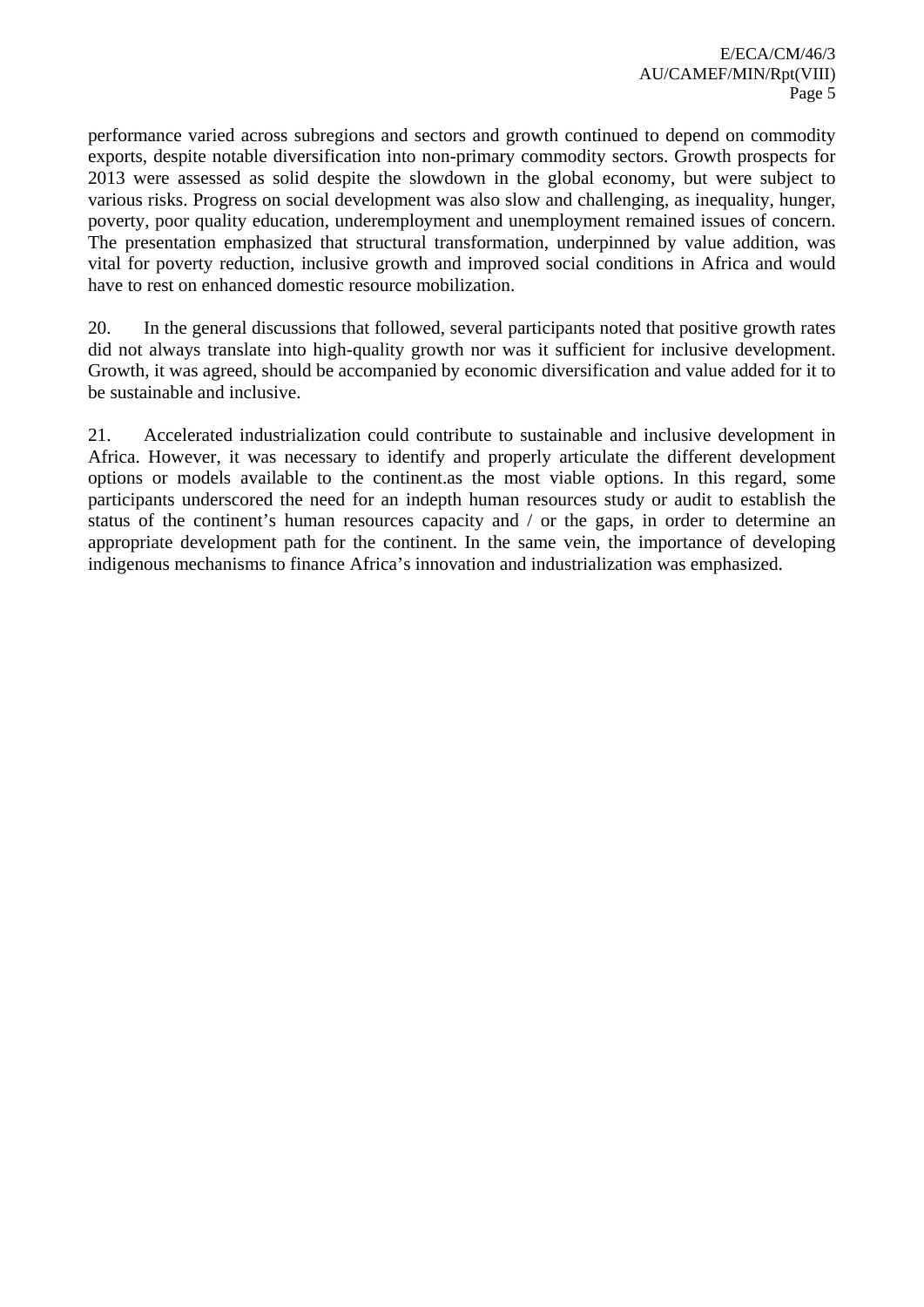#### **Review of Progress towards the Millennium Development Goals and the Post-2015 Development Agenda** (agenda item 4)

22. Under this agenda item, a representative of the secretariat made a presentation on the status of implementing the Millennium Development Goals (MDGs) in Africa in 2012, highlighting major progress as well as challenges. In terms of progress, both primary enrolment and completion rates had improved with approximately 70 per cent of African children completing primary school. Gender equality had also improved in primary schools but was slow at other levels. For instance, only eight countries had met the target of 30 per cent of women in parliament. Significant strides had also been made in the fight against HIV/AIDS, Tuberculosis and Malaria but despite these improvements, major challenges persisted in the areas of poverty reduction, food security and health, with nearly half of the continent's population still living on less than US\$1.25 per day, with high income inequality, maternal and child mortality as well as unemployment and underemployment rates, and with the incidence of vulnerable employment reaching 76 per cent. The presentation underscored the need to accelerate progress towards achieving the current MDGs, with particular emphasis on achieving food security.

23. The second presentation focused on the ongoing regional consultations for an African common position on the Post-2015 Development Agenda being prepared by AUC, ECA, African Development Bank (AfDB) and the United Nations Development Programme (UNDP) Regional Bureau for Africa, in response to a request from the AU Heads of State and Government. A draft common position was recently adopted in Tunis, covering four priority areas, namely, economic transformation, technological innovation, human development, and financing and partnership. A number of enablers of development had also been identified, including peace and security, good governance, institutional capacity, and infrastructure development. The Committee of Experts was requested to review the draft African Common Position and provide their comments and views, which would then be transmitted to the Conference of Ministers for their consideration and endorsement, before submission to the AU Heads of State and Government for adoption at its summit in May 2013. The African Common Position was expected to serve as an input to the General Assembly discussions on the Post-2015 Development Agenda that would replace the MDGs.

24. The discussions that followed highlighted a number of important points and recommendations as follows:

(a) African countries were invited to adopt a multi-sectoral approach in health interventions, in order to fast-track progress in that area;

(b) Increased investments in agricultural production and agro-processing were needed, as a strategy to accelerate achievement of food security through food self-sufficiency;

(c) African countries were invited to play a leading role in defining and shaping the Post-2015 Development Agenda, in order to ensure that it would truly address Africa's development needs;

(d) A Post-2015 Development Agenda should be sufficiently inclusive, without necessarily increasing the range of development goals and indicators contained in the MDGs framework and the process should be pursued through a bottom-up approach rather than through the traditional top-down approach that has characterized the formulation of previous development agendas or frameworks;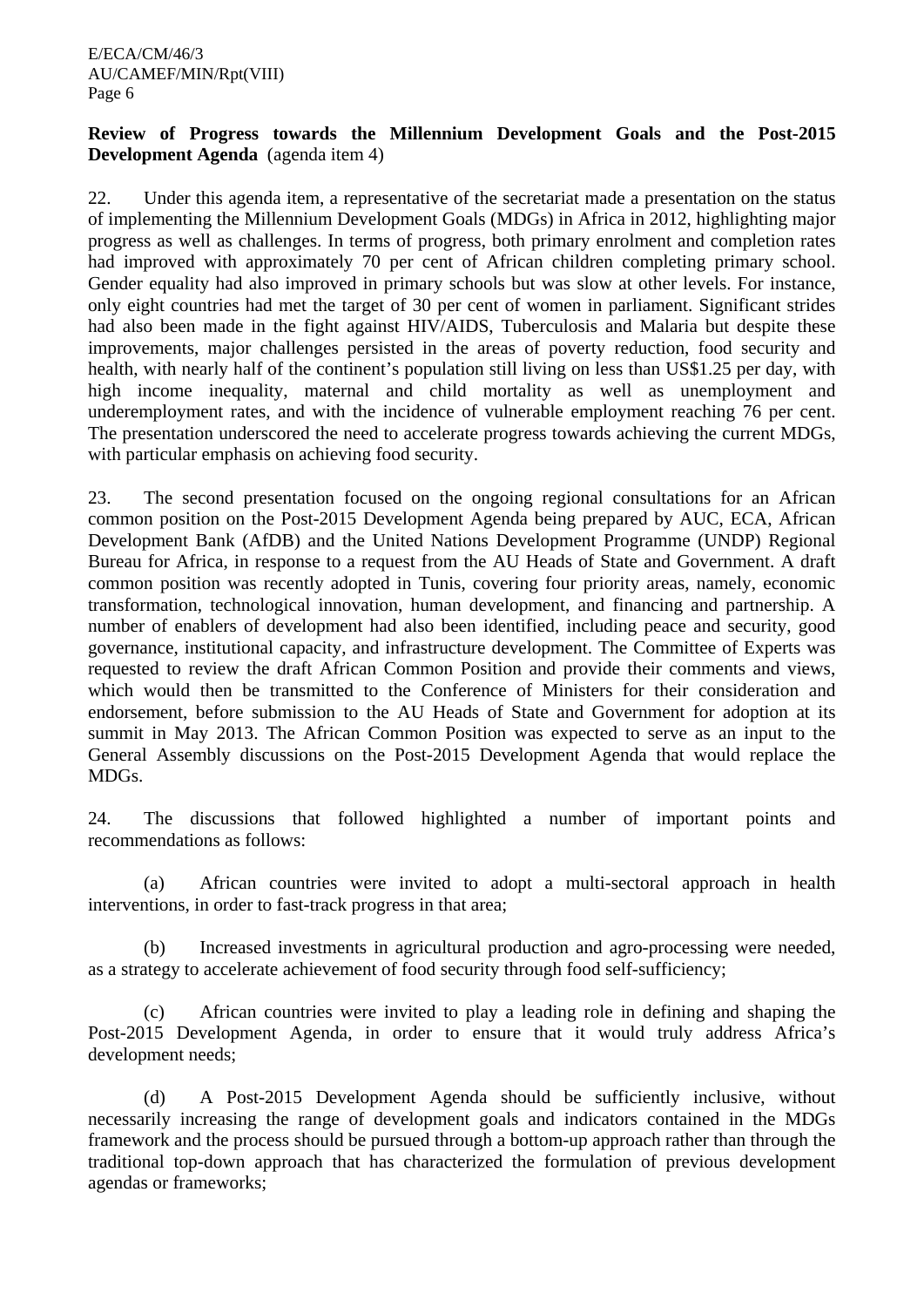(e) Reliable statistics and the capacity to develop appropriate indicators for measuring and tracking progress in Africa's development were very important;

The ongoing discussions on the Post-2015 Development Agenda should allow for necessary adjustments to accelerate progress towards the achievement of the MDGs between now and 2015.

#### **Assessment of Progress on Regional Integration in Africa** (agenda item 5)

25. The presentation by the secretariat queried the extent of progress made after 50 years of efforts at achieving regional integration in Africa. The modest achievements included establishment of a common market and customs union in Eastern Africa and the design of several projects to promote integration, notwithstanding the challenges of financing. Progress had also been made in setting up institutions of integration such as the AfDB and the Pan-African Parliament, while discussions were well underway for establishment of the African Monetary Fund (AMF) and the African Investment Bank, among others.

26. Several challenges impeding regional integration in Africa were highlighted. The free movement of persons was still ineffective; financing of projects on integration continued to depend largely on external contributions; micro-sovereignty was still rife and remained an obstacle to political integration; linguistic differences continued to hamper unity on the continent; statistics, a fundamental element of sovereignty, had been neglected; intra-African trade remained low at 10 per cent of the continental total; and the creation of a single currency was far from becoming a reality, with over 40 currencies currently in circulation on the continent.

27. The discussion on regional integration in Africa should revisit the major debate on integration approaches proposed by Presidents Nyerere and Nkrumah at independence, to see if any of these was suitable for Africa today. Nkrumah had called for rapid integration so that sovereignty tendencies would not inhibit the drive toward integration, while Nyerere had called for a gradualist approach to integration based on the development of regional pillars.

- 28. Following the discussion, the Committee recommended that:
	- 1. Governments should ensure more stakeholder involvement and inclusiveness in Africa's integration processes and programmes, particularly for ordinary citizens, civil society and the private sector.
	- 2. Governments should ensure increased resource mobilization to support the development of small and medium enterprises in Africa, as a way of boosting indigenous production and intra-African trade as catalysts for regional integration.
	- 3. Governments should implement strategies for Africa's integration and development plans.
	- 4. Governments should alleviate the infrastructure constraints by increased investment, with a view to enhancing regional integration and boosting trade among African countries.
	- 5. ECA should undertake a comparative study on the gradualist and rapid approaches to African integration recommended by Presidents Nkrumah and Nyerere), including the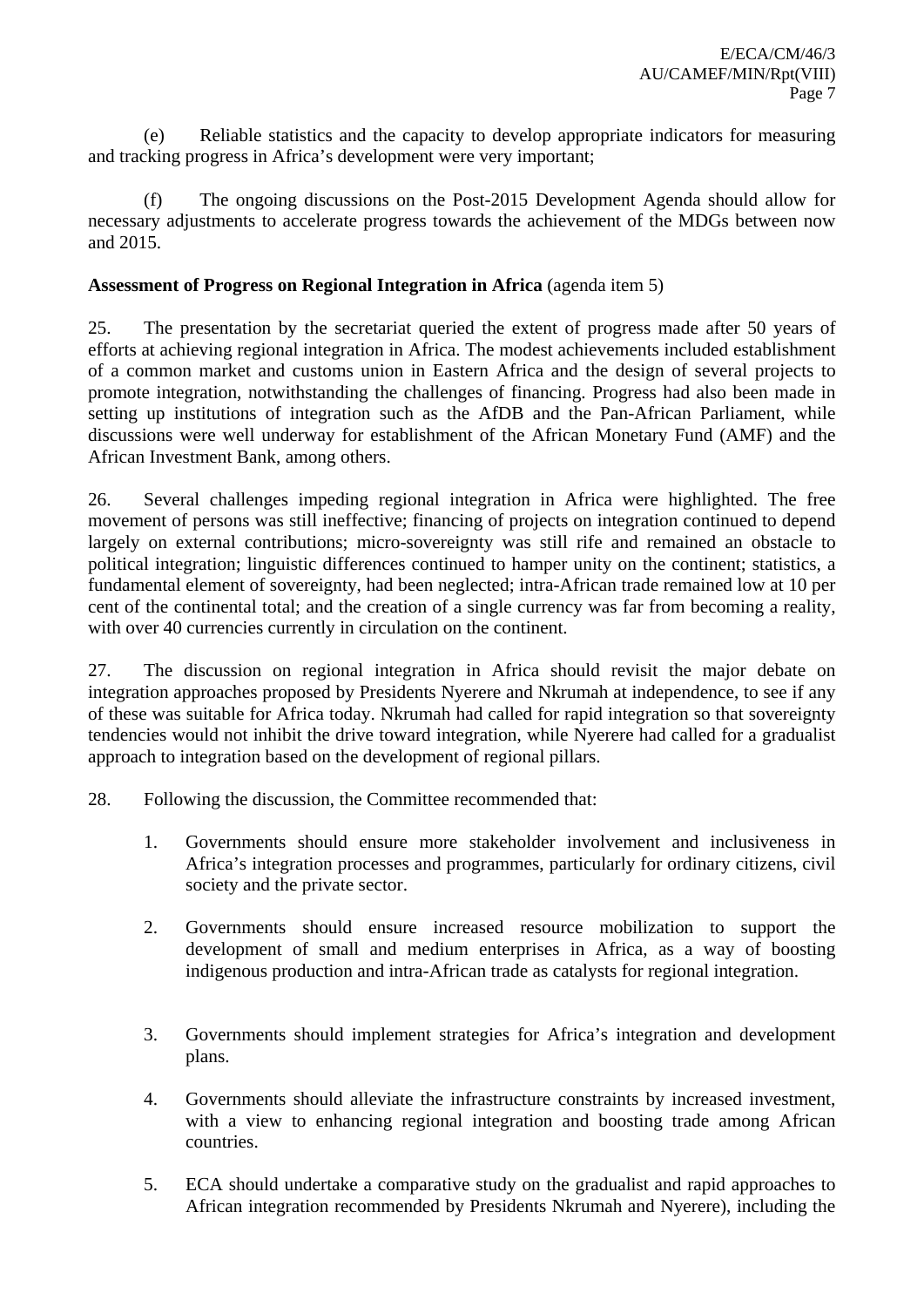detailed timelines, costs and other implications of the two approaches, which could serve as a basis for making an informed choice between the two approaches.

#### **Harnessing the Demographic Dividend** (agenda item 6)

29. Under this agenda item, an interactive media presentation called ENGAGE was made by a representative of the secretariat, focusing on harnessing the demographic dividend for Africa. The presentation noted that reducing high fertility could create opportunities for economic growth if the right kinds of educational, health, and labour-market policies were in place.

30. The presentation drew attention to the favourable experiences in Asia which were now referred to as the "Demographic Dividend" and highlighted the role of the pace of the demographic transitions in those countries. In particular, the decline in infant and child mortality, followed by declines in fertility, and the supportive role of key health interventions, such as maternal and child survival and birth spacing through family planning, were highlighted. The replication of these trends in several African countries was evident, for example in Botswana, Morocco and South Africa, and the potential for Ghana, Kenya and Rwanda to follow suit was mentioned.

31. The two discussants on the ENGAGE presentation highlighted the relevance of the demographic dividend for Africa and called on African countries to actively adopt their own approaches to realizing the benefits and accelerating economic growth.

32. During the general discussion, several participants shared their country experiences and also raised questions about the interactions between many development factors and processes and the certainty of the success of various approaches. In particular, the applicability of demographic transition and dividend experiences from outside Africa was discussed. The Committee recognized that the demographic transition, i.e., the declines in child mortality and fertility, was bound to occur. The heterogeneity of transitions across African countries was also recognized. The discussion also focused on how to influence the pace of those declines and what social and economic policies were necessary to accelerate them. The Committee further recognized that realization of the demographic dividend would need to be customized to the circumstances of each country.

33. African countries needed to find their own paths to the demographic transition and could define their own vision for achieving the demographic dividend. They did not necessarily need to follow other regional models and, in fact, the African demographic dividend could prove to be quite unique in structure, process and character. The discussion concluded with several member State participants indicating their interest in pursuing the dividend and learning further about what combination of social, health and fiscal policies would best provide for sustainable economic growth and in particular, job creation.

34. The following recommendations emanated from the session:

(a) The demographic dividend did not have a single solution that fitted all member States. Each country should develop its own approach to realizing the dividend, taking its own specific circumstances into account. Moreover, the approaches should take into account the importance of culture in each setting;

(b) The interventions needed to address the demographic dividend would require a multi-sectoral approach. In particular, investments in education, health, nutrition and job skills training were critical to enhancing the demographic change required to set the stage for realizing the demographic dividend for African countries;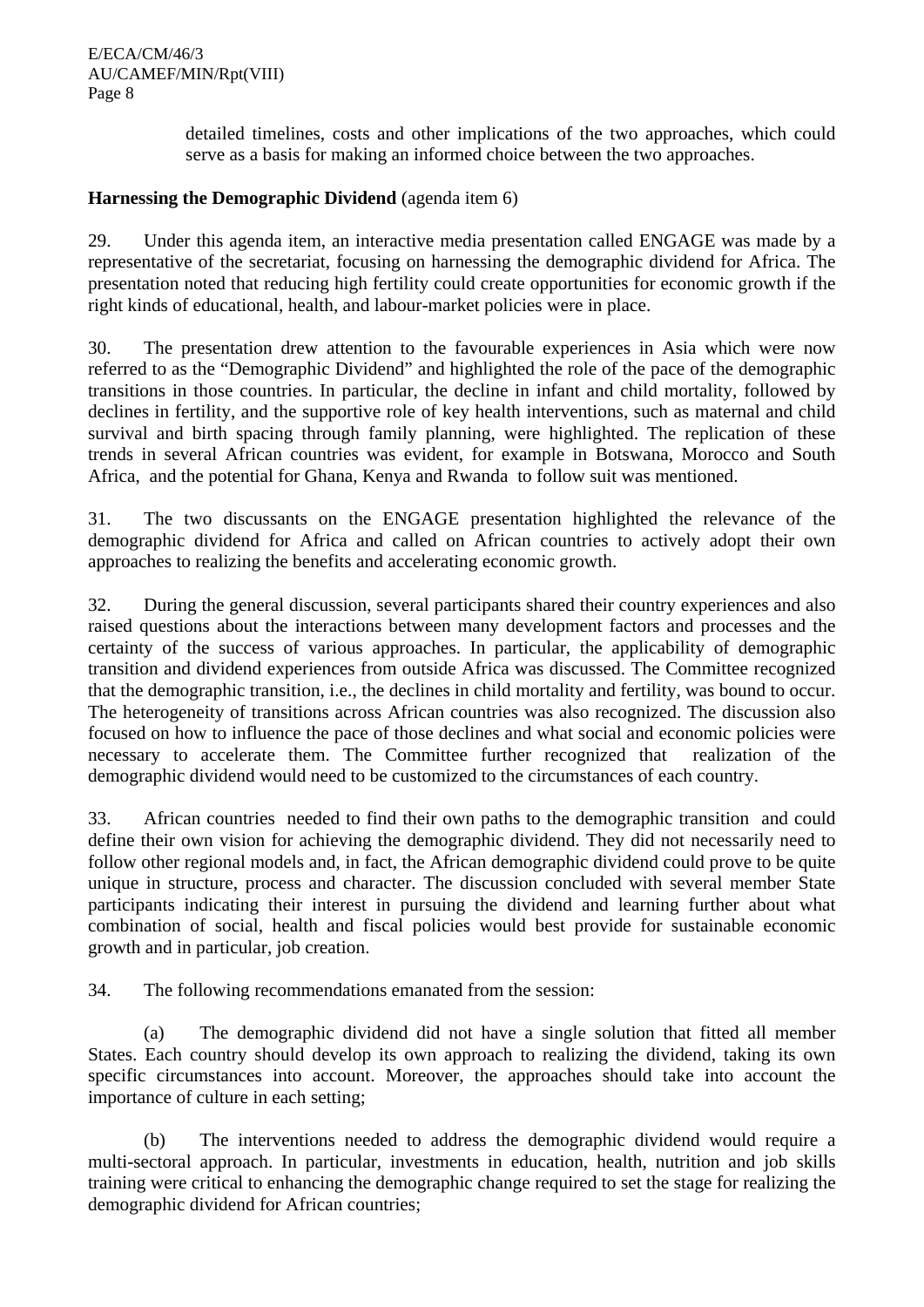(c) Immediate responses were needed for youth as entrants into the labour force and family formation. Securing their productive future should evolve from identifying efficient models of job creation, by those responsible;

(d) The vision for the future must be defined by African countries and they should continue to ensure that the MDGs were met and that the post-MDG goals enabled each country to realize the demographic dividend;

(e) African countries should integrate demographic dimensions in all development programmes, and strengthen the link between the demographic dividend and economic growth, including promoting inclusive development.

#### **Presentation and discussion on the theme of the Conference:** *Industrialization for an Emerging Africa* (agenda item 7)

35. Under this agenda item, two presentations were made by the secretariat to introduce the theme of the Conference. The first presentation, based on a document entitled, *"Reaping the benefits of value addition and linkage development in Africa",* reviewed the current state of value addition and industrialization in Africa and the positive growth trajectory of the continent. The presentation highlighted the benefits and weaknesses of industrial development, indicating that resource-based industrialization was an imperative that was both possible and beneficial for Africa. The benefits of resource-based industrialization and moving up the value chain included: employment creation, income growth, dynamic benefits and efficiency gains. Furthermore, value addition would develop fiscal, consumption and production linkages. Success of linkage development depended mainly on the competitiveness of local firms and the effectiveness of government policy. The successes of Argentina, Malaysia, Thailand and Venezuelahad demonstrated how resource-based industries could be developed by mobilizing domestic entrepreneurship and implementing effective industrial policies. African countries should, therefore, capitalize on their resource endowments and the commodity price boom, while taking into consideration the global, regional and national dimensions of linkage development. Africa should also take advantage of regional and continental policy initiatives, such as AIDA, the African Mining Vision (AMV), the Comprehensive Africa Agricultural Development Programme (CAADP) and the AU Declaration on the Continental Free Trade Area (CFTA).

36. The second presentation on the theme of the Conference addressed five major issues related to industrialization in Africa. First, the presentation underscored the need for the continent to industrialize, noting that industrial development had tremendous transformative potential because of its role as the engine of economic development and catalyst of innovation and trade. Second, Africa's enormous potential to industrialize was highlighted. The continent had 60 per cent of the world's arable land, although only 10 per cent of its agricultural products had any form of value addition. Furthermore, Africa was endowed with many sources of energy and a significant amount of the world's mineral resources were located on the continent. Third, Africa's industrialization was delayed, in part, by the continent's colonial heritage that strongly influenced its economic structure. Fourth, industrialization was a pre-condition for economic emergence and was necessary for achieving structural transformation. Fifth, and regarding the path to industrialization, the presentation suggested the following: imposing a minimum charge on export of primary commodities to encourage local production and value addition; moving away from economic growth based on primary products; ensuring financial sovereignty; and implemementing an energy policy that responded to the needs of industrialization.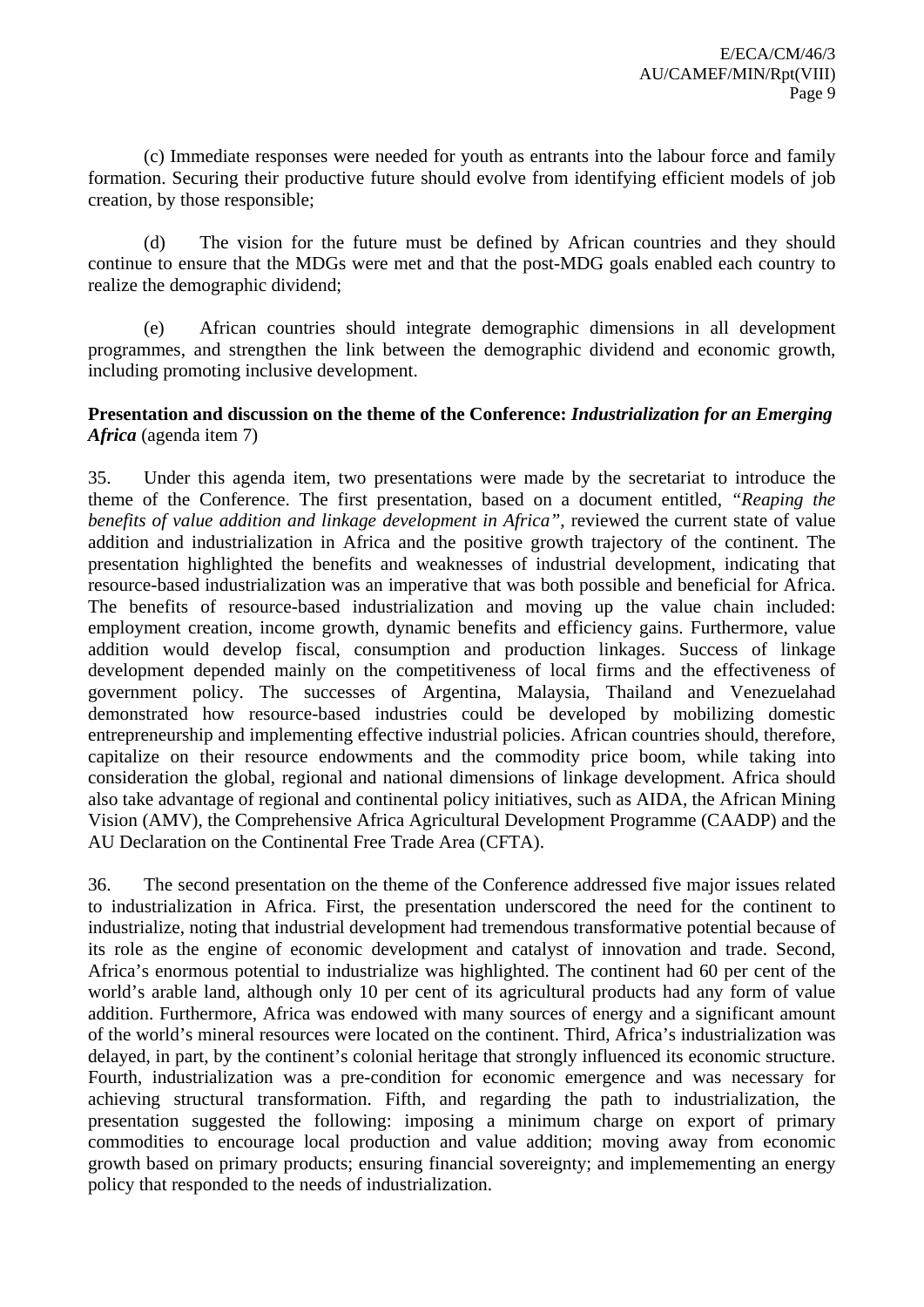E/ECA/CM/46/3 AU/CAMEF/MIN/Rpt(VIII) Page 10

37. The Chairpersons of the Intergovernmental Committee of Experts (ICE) provided the subregional perspective on the theme of the Conference as reflected in the outcomes of the meetings of the ICE, which were held recently in the five subregions of the continent. The ICE meetings hadaddressed similar themes and issues related to industrialization in their respective subregions.

38. Mr. El Eulmi, Officer representing the Secretary of State in the Prime Minister's Office in charge of forecasts and satistics, Government of Algeria, summarized the main outcomes of the 28th session of the ICE for North Africa on the theme, *"Promoting diversification and sophistication for structural transformation in North Africa",* which took place from 26 February to 1 March 2013 in Rabat, Morocco. The presenter explained that in addition to ensuring harmony with the theme of the Conference of Ministers, the choice of the theme of the ICE was also in response to the request made at the 27th session of the ICE, for ECA to undertake a study on diversification in North Africa. The 28th session of the ICE made recommendations in the following five main areas: (a) institutional reforms and good governance; (b) the role of the State; (c) support for sectors with high value addition; (d) an integrated approach that incorporated all relevant sectors; and (e) regional integration and cooperation.

39. Mr. Tohougbe Yehouan Anatole, Technical Adviser, Sustainable Development, State Ministry of Planning and Development, Cote d'Ivoire, presented a report on the main outcomes of the 16th session of the ICE, which was held 18-19 March 2013 in Abidjan, Cote d'Ivoire on the theme, *"Inclusive green growth to accelerate socioeconomic development in West Africa"*. The ICE meeting commended the recent strong macroeconomic trends in the West Africa subregion, and highlighted the challenges that needed to be addressed, including reliance on the export of commodities, governance deficits, insecurity, high youth unemployment, and the lack of decent jobs. The meeting urged member States to harmonize their training curricula to facilitate labour mobility, promote technical and vocational training, prioritize the agricultural sector, and deepen regional integration in the subregion through the harmonization of macroecononomic and sectoral policies.

40. Ms. Chantal Elonbat-Mbedey, Director of Regional Integration in the Ministry of Economy of Cameroon, presented a report on the outcome of the 29th session of the ICE which was held from 27 February to 1 March 2013 in Libreville, Gabon on the theme, *"The green economy in Central Africa*". The presenter noted that the vision of the CEMAC subregion was to achieve emerging country status based on industrialization by the year 2025. To this end, each country in the subregion had its own programme for emergence and transformation. The presentation also highlighted the progress made by the countries in the areas of infrastructure especially in energy and transportation, agriculture, and conservation. On the factors needed for successful industrialization, the presentation highlighted the following: well-designed national industrial strategies based on the realities of each country; improved access to finance by small and medium enterprises; promotion of private-public partnerships; and capacity development especially of women entrepreneurs. The importance of political will was also underscored.

41. Professor Ben Turok, member of the South African Parliament, openedthe general discussions with brief remarks on the salient points made in the various presentations. Using the experience of South Africa, he emphasized the importance of value addition, focusing on the linkages between the mining and manufacturing sectors. Over the years, South Africa's high port charges had led to lower competitiveness of the country's manufactures and had encouraged exports of raw materials, essentially contributing to the country's de-industrialisation.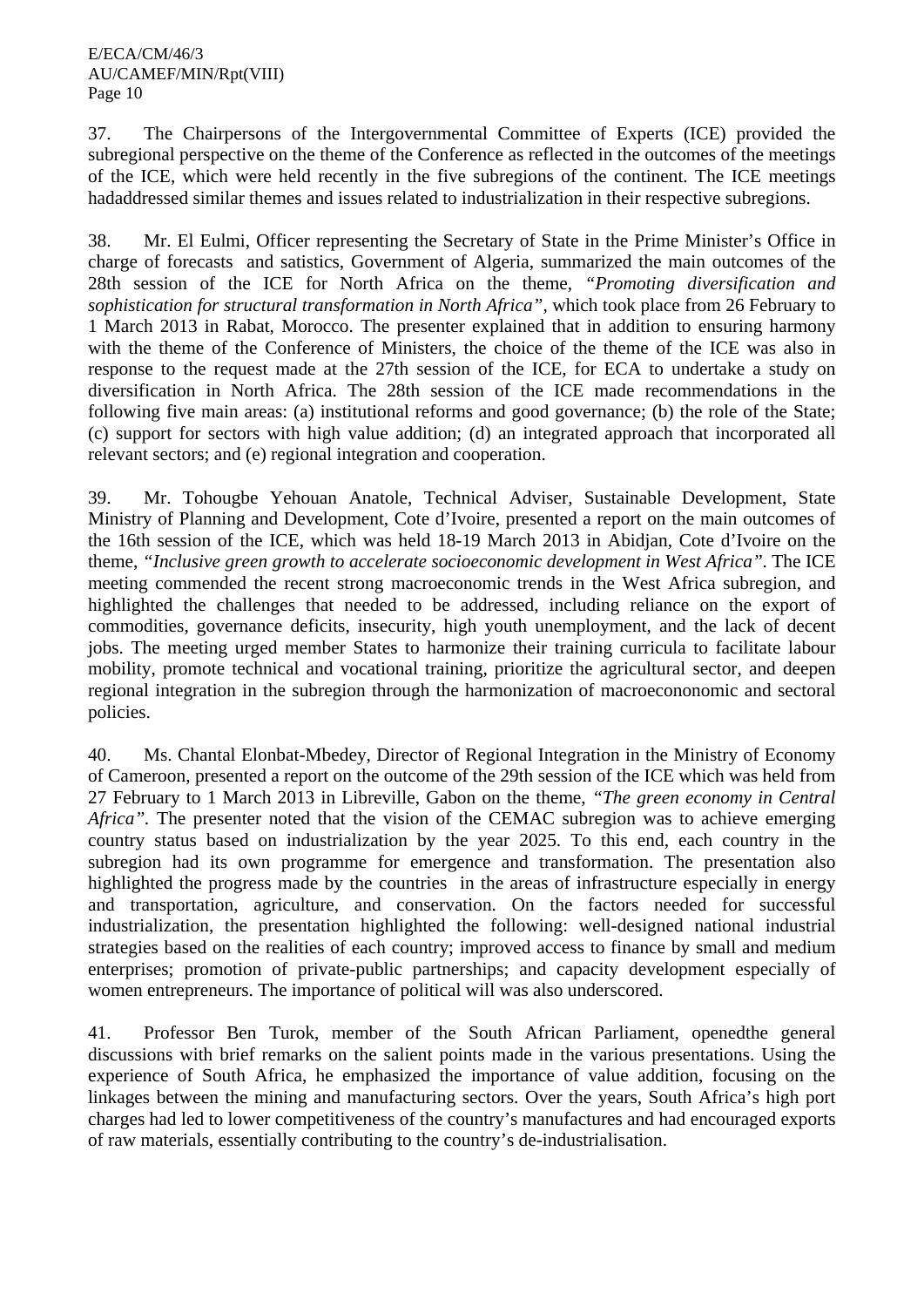42. Overdependence on mineral resources for economic growth was unsustainable, and countries should use their natural resources to develop the manufacturing sector. In addition, countries should identify factors, such as skills, entrepreneurship, technology, infrastructure and transport costs, that could be leveraged to support value addition. Similarly, African Governments had a responsibility to reduce the constraints to industrialization, such as enclave development of the mining sector, and to address identified bottlenecks. Citing the example of mining and manufacturing, Professor Turok highlighted the need for disaggregation of industrial statistics for the accurate measurement of value addition. He also highlighted the need for countries to protect their infant industries, urging them to examine their respective value chains and take decisive actions in support of increased benefits from the exploitation of natural resources.

43. The general discussions highlighted several important issues related to industrialization and value addition, including: industrial plans, strategies and policies; data and statistics; creating an enabling environment; financing of industrialization; innovation and technology transfer; and capacity development.

44. The Committee noted that the lack of coherent industrial policies at the national, regional and continental level, and across sectors had hampered the industrialization process in Africa. In this regard, it underscored the need for well-designed and articulated plans at the national and regional levels that were coherent with continental frameworks, such as AIDA. Such policies should promote inclusive and sustainable development with clearly defined roles for the State and the private sector based on their comparative advantage, including appropriate monitoring and evaluation frameworks. In addition, countries must consider the global policy space in which they were operating. In this regard, member States voiced concerns over global trade schemes that were favouring the export of raw commodities over products with value addition.

45. Participants highlighted the importance of statistics and data in formulating and monitoring industrial policy. In this regard, several key areas in which accurate economic statistics are necessary for effective policymaking were highlighted: natural capital accounting, employment and the informal sector, and sectoral and product disaggregation vis-à-vis value addition.

46. The need for good governance, including political stability, accountability, strong institutions and macroeconomic stability, was also underscored as part of the necessary enabling environment for industrial development. In addition, infrastructure, especially energy and transportation, were cited as key enablers.

47. Most of the participants identified the lack of adequate financing as a major constraint to Africa's industrialization efforts. Large-scale industrialization was agreed to be a complex undertaking that required domestic, regional and external resource mobilization. In this regard, it was noted that regional development banks, and financial institutions such as AfDB had an important role to play in helping African countries to mobilize resources for industrialization, including supporting the implementation of key continental initiatives on industrialization.

48. Other key factors identified for successful industrialization were innovation and technology, including research and development; and capacity development through improvements in the education system, to emphasize technical and vocational training.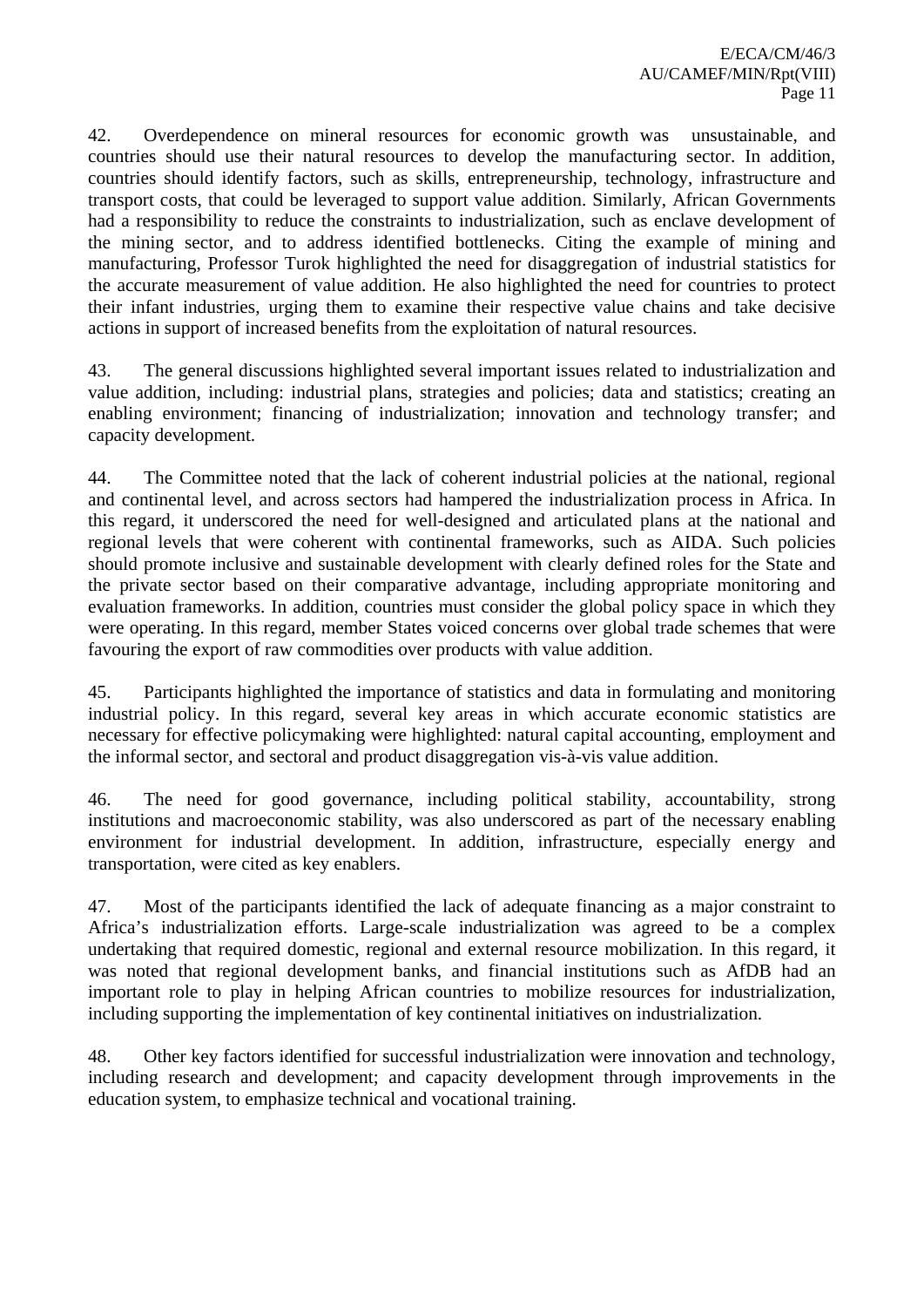E/ECA/CM/46/3 AU/CAMEF/MIN/Rpt(VIII) Page 12

49. Based on the presentations and discussion, the following key recommendations were made:

(a) Design and implement industrial policies driven by clear visions, national ownership and effective leadership, focusing on value addition, sectors with high growth potential, including deliberate policies to protect infant industries;

(b) Adopt appropriate policies to reduce export of raw materials and enhance value addition;

(c) Identify and maximize the policy space available within existing global trade regimes as part of national industrial policy formulation;

(d) Strengthen subregional and regional integration through implementation of CFTA to enable the harmonization of industrial and other strategies and to open markets for African enterprises;

(e) Ensure coordination of different structures and institutions involved in industrial development at the national, subregional and regional levels, such as those dealing with mining, energy and finance, in order to enhance effectiveness in formulating and implementing industrial policies;

(f) Ensure multi-stakeholder involvement and contribution to the industrialization process, in particular the private sector;

(g) Take concrete measures to increase energy sources in order to boost productivity and competitiveness;

(h) Develop statistical capacity and infrastructure to produce comprehensive, reliable and comparable data for policy formulation, implementation and evaluation;

(i) Develop curricula that focus on education, training and skills development in line with each country's specific needs and requirements;

(j) AUC to sensitize member States on existing continental frameworks and roadmaps for industrialization;

(k) ECA and AUC to provide assistance to member States in the design and implementation of industrial strategies that were consistent with existing regional policy frameworks, such as AIDA;

(l) ECA to undertake a study on the role of women in the industrialization process;

(m) AfDB and other development finance institutions at the national, subregional and regional level to provide support in mobilizing resources for national and regional industrial projects;

(n) African countries should make financing of industrialization a key priority in their planning and development, including allocating adequate resources and creating an enabling environment for domestic resource mobilization;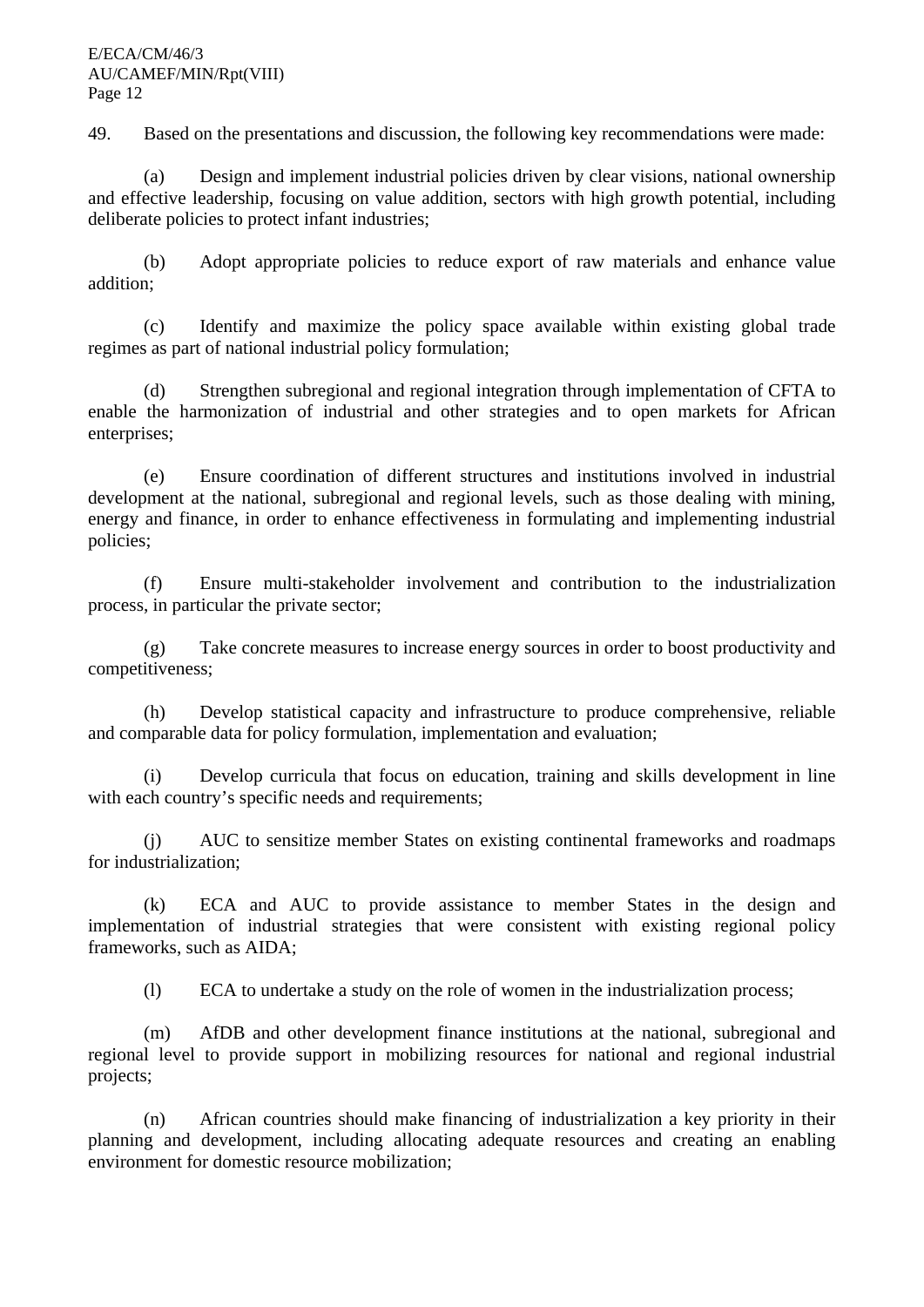(o) AfDB and other national and subregional development finance institutions were invited to assist in raising financing for national and regional industrial projects and for transport, energy and communication facilities.

#### **Implementing the Rio+20 outcomes in Africa** (agenda item 8)

50. Under this agenda item, a representative of the secretariat made a presentation on progress in the implementation of the outcomes of the United Nations Conference on Sustainable Development (Rio+20). The objective of the presentation was to seek endorsement and guidance on the effective implementation of the Rio+20 outcomes in Africa. The Rio+20 outcome document entitled "The future we want", largely addressed and reflected Africa's concerns, interests and priorities, as articulated in the African Consensus Statement to the Conference adopted at the regional preparatory meeting in October 2011. Africa should continue to act strategically and capitalize on the political momentum for sustainable development that Rio+20 had generated, in order to ensure that the conference outcomes were translated into concrete programmes of action to accelerate progress towards sustainable development in the region.

51. The presentation drew attention to the November 2012 Africa Regional Implementation Meeting (Africa-RIM), jointly organized by the ECA, AUC, AfDB and UN-DESA. The Africa-RIM focused specifically on the implications of the Rio+20 outcomes for Africa. The outcomes of the Africa-RIM constituted Africa's collective input to the post-Rio+20 follow-up process, and provided a framework for Africa's engagement in the global processes and implementation of Rio+20 outcomes. It was within this context that ministries responsible for planning, economy and finance were urged to actively engage in the implementation of the Africa-RIM outcomes. Implementation of the Africa-RIM outcomes would require taking into consideration a number of issues or questions, including: the adequacy of the principles and priorities identified in the outcome document; determining how the SDGs could be universal in nature, while also taking into account regional specificities; and key constraints and challenges in achieving sustainable development.

52. The Committe underscored the importance of Rio+20 and the sustainable development agenda as key enablers of Africa's development as they highlight issues of key concern to the continent. Notable among these is the protection and sustainable exploitation of Africa's natural resources. In this regard, the meeting discussed the importance of national capital accounting and labour market statistics in support of Africa's sustainable development agenda. The need for parliamentary oversight over natural resource transactions to ensure transparency and accountability was also emphasized by the meeting. The Committee further underscored the need to use indigenous knowledge as a means of addressing common environmental problems and sustaining Africa's natural capital.

53. The following recommendations emerged from the discussions:

(a) Member States were invited to take the the African Mining Vision and the Land Policy Initiative into account in their efforts to harness natural resources;

(b) The Committee recommended that Ministers responsible for finance, planning and economy should take the lead in implementation of the Rio+20 outcomes, including incorporating them into national development policies, strategies and plans;

(c) Member States were invited to facilitate the establishment or strengthening of coordination mechanisms at national and sub-national levels as well as the design of the institutional framework for sustainable development at the global, regional and subregional levels;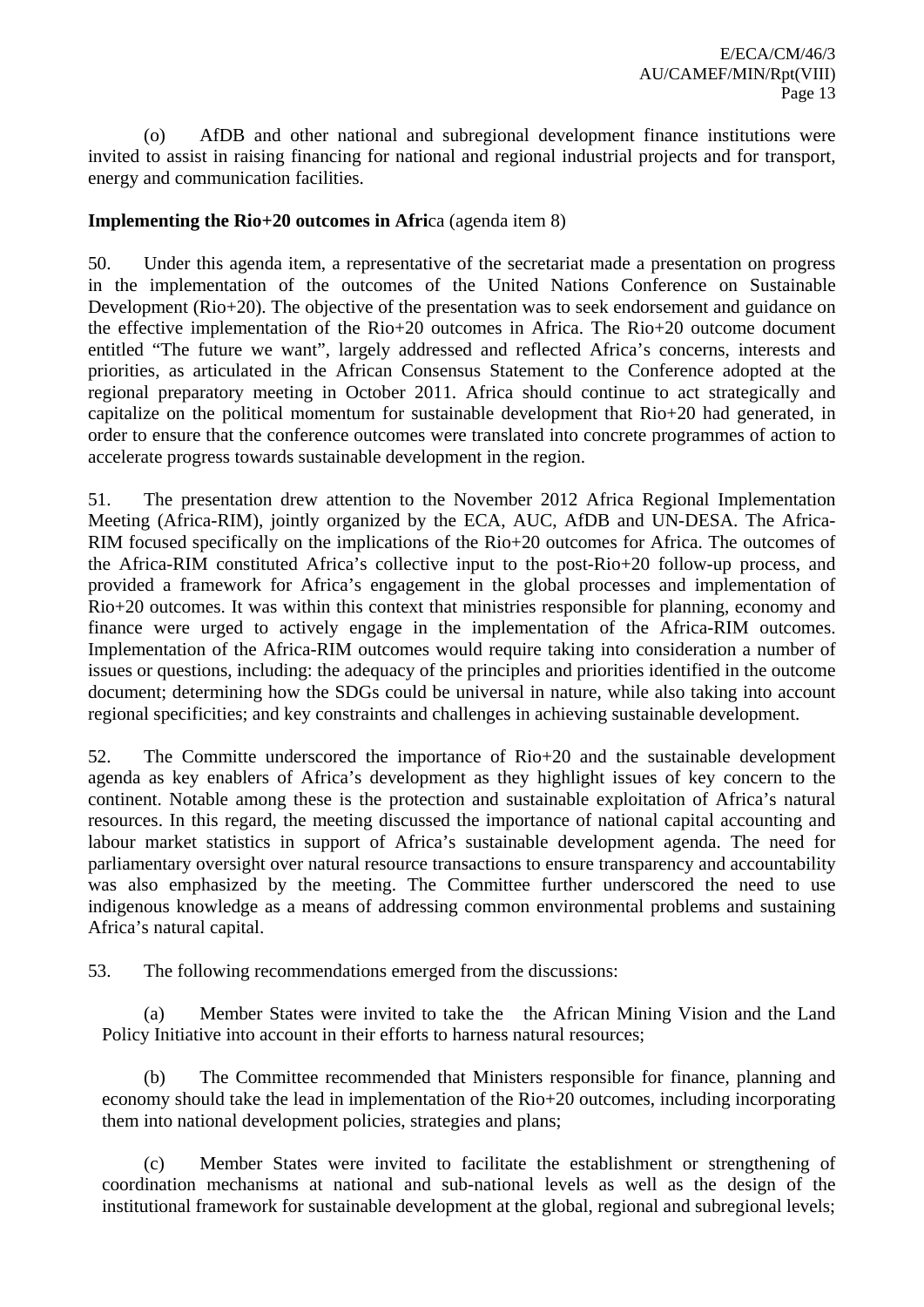(d) The meeting also recommended that there should be coherence and synergy between ECA, AUC and AfDB, with a view to ensuring the implementation of the Rio+20 outcomes in Africa, including through the urgent preparation of a Regional Action Plan.

(e) Parliaments were invited to provide oversight for the exploitation of natural resources, to ensure that all exploitation contracts included provisions that would benefit the local population, generate wealth, and protect the environment;

(f) Member States were invited to carefully consider the potential contribution of local and indigenous knowledge and technology in the ongoing consultations on the Technology Facilitation Mechanism, including for the harnessing of natural resources;

(g) Member States were invited to ensure that natural resource and social capital accounting would be part of the discussions in the context of the programme of work on measuring progress to complement GDP, called for by Rio+20;

(h) Member States, AUC and RECs were invited to harmonize policies for the exploitation of natural resources, particularly for transboundary resources; and

(i) Member States were invited to report labour-market statistics on a quarterly rather than annual basis.

**Presentation of Statutory Issues** *(*agenda item 9)

#### **A. ECA Statutory Issues**

#### *(a) Review of the Istanbul Programme of Action*

54. Under this agenda item, the secretariat presented a review of the Istanbul Programme of Action (IPoA) for Least Developed Countries (LDCs), which was the fourth global specific programme (2011-2021) for LDCs. The messages arising from the presentation included: (i) African LDCs experienced improved performance as measured by Gross National Income per capita, Economic Vulnerability and Human Asset indices; (ii) LDC exports were more diversified, signalling reduced exposure to economic shocks; (iii) LDCs were still largely dependent on primary commodities and extractive industries despite improvements; (iv) despite improvements in economic structure, African LDCs were experiencing increased instability in agricultural production and a rise in the number of victims of natural disasters; (v) enrolment and gender parity had improved at primary school level but less so at tertiary levels; and (vi) under- five child mortality had declined significantly but access to safe water and sanitation remained limited.

55. Regarding countries eligibility for graduation, the Secretariat pointed out that two African countries were eligible. In this connection the Secretariat highlighted that Equatorial Guinea has met the graduation criteria for the second time in a row hence eligible for graduation, while Angola has met the criteria once.

56. The Secretariat concluded its presentation with some policy recommendations addressed to both LDCs and the international community, notably:

(a) A call for an increase in ODA allocations to productive sectors including infrastructure to promote economic resilience to shocks;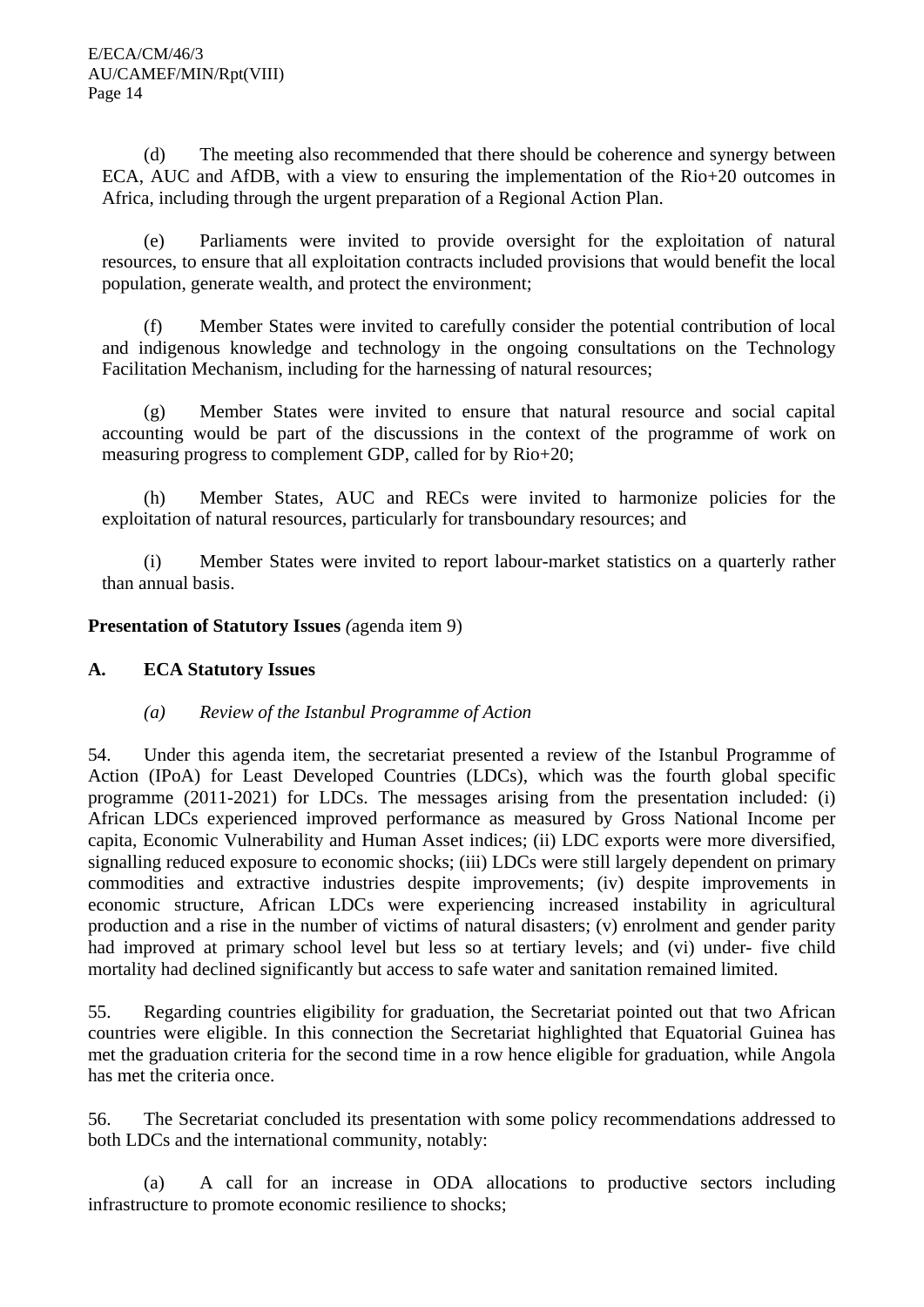(b) LDCs and development partners support the manufacturing sector to promote value addition and economic diversification;

(c) LDCs gain increased access to climate financing to strengthen their resilience to disasters and climate related shocks;

(d) LDCs, with the support of development partners, invest in improving availability and quality of social services; and

(e) LDCs are urged to use regional integration and cooperation as strategies to expand trade and create jobs.

57. In the discussion that followed, the Committee commended ECA for the presentation and called for the institutionalization of the review of the Istanbul Programme of Action (IPoA) for LDCs at the Conference. In addition to the recommendations of the Secretariat, the Committee recommended that ECA and AUC should institutionalize the review on the implementation of the Instanbul Programme of Action for LDCs, devotre more time to this review, organize discussios on a theme and ensure an adequate representation of LDCs at the joint annual conference.

#### *(b) New ECA strategic directions*

58. The Secretariat made a presentation to the Committee on the New Strategic Direction of ECA to support the transformative development agenda of Africa. The presentation recalled earlier reform exercises carried by the ECA to reposition itself. Among others, the presentation pointed to the remarkable transformations that have occurred in the global environment, including the new phase of globalisation and the fundamental shifts in global economic power, which have seen the emergence of many countries of the global South as new centres of economic powers. These global transformations have coincided with remarkable changes on the African continent itself, including its status as one of the regions with the highest economic growth rates in the world. This has been accompanied by commendable improvements in governance, facilitated by the emergence of a range of national and regional institutional mechanisms and norms, alongside significant reductions in conflict across much of the continent.

59. Against the background of these global and regional transformations, the ECA has had to reposition itself in a manner that would enable it to better support the continent's transformative development agenda. The meeting was briefed on the extensive consultative processes that have accompanied the ECA's repositioning exercise, including the engagement of all the major stakeholders of the organisation – African heads of state and government, Ministers of Finance and Economic Planning, African Ambassadors, multilateral and bilateral partners, and more importantly, the staff of the ECA. The meeting was presented with the key elements of the ECA recalibration, which consist of a refocusing of its work programme and shift in its working and delivery methods.

60. In the discussions that followed, experts expressed their strong support for the reform initiative that the ECA has embarked on. In particular, the meeting lauded the ECA's prioritization of the generation of data (statistics) on various social and economic aspects of Africa's development agenda, as this was recognised as the only way that the continent would be able to control the narrative of its realities. Similarly, participants recognized the centrality of capacity building on the continent, in light of the continent's capacity gaps that are a real challenge to the implementation of policy proposals and the realization of development goals.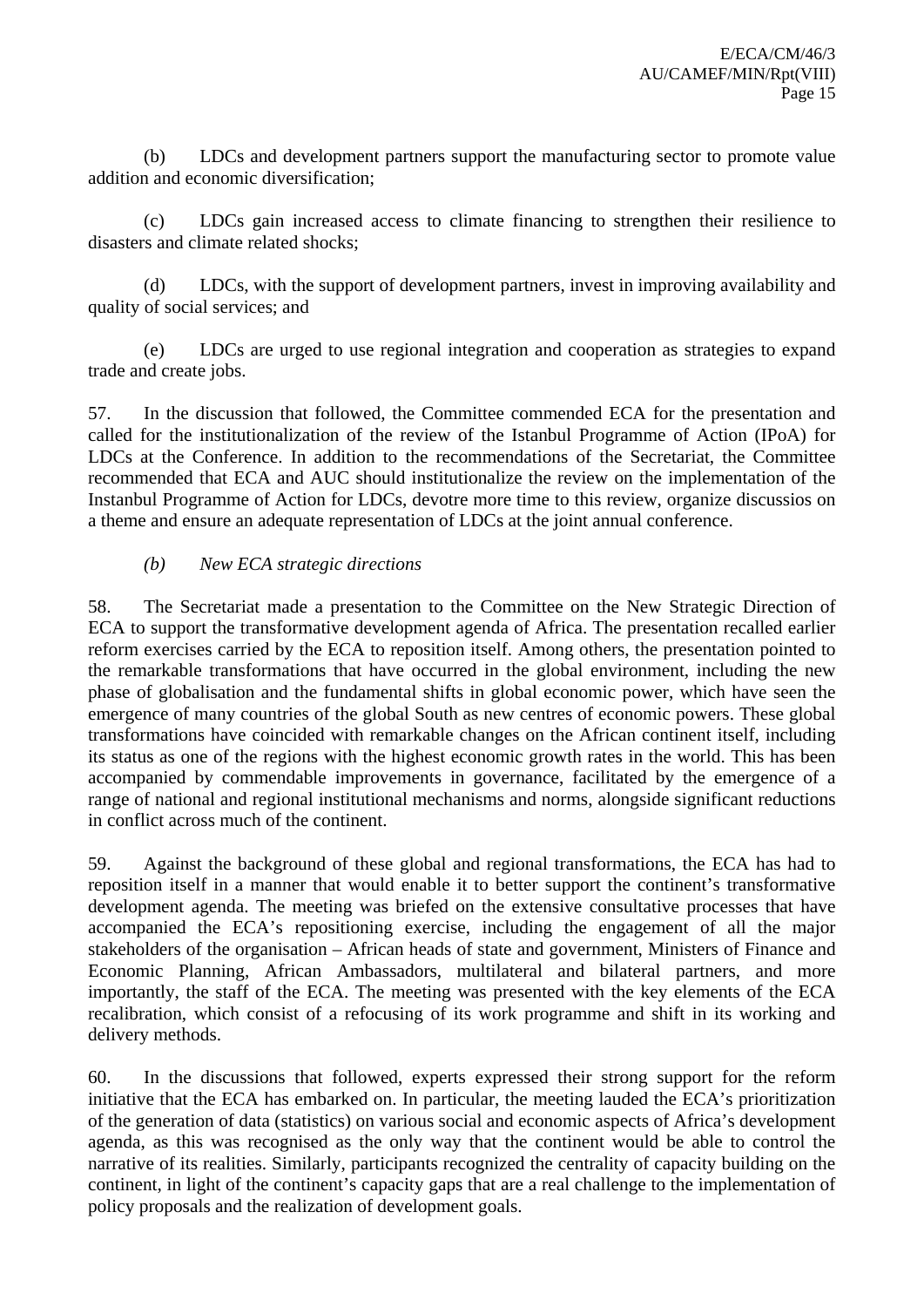61. The meeting recommended that an assessment should be made on the progress that the continent has made in its integration efforts, with a view to identifying the gaps in the process and establishing strategic plans with clear targets and timelines including mechanisms to monitor achievements.Importantly also, it was recommended that the ongoing discussions on the transformation of ECA should be broadened, in a manner that will provide opportunities for African peoples, through civil society, to contribute to the reform and transformation agenda

#### *(c) Update on the Statutes of the African Institute for Economic Development and Planning (IDEP)*

62. The Secretariat made a presentation on the changes, mainly comprising updates and edits, introduced in the Statutes of IDEP by its Governing Council following a thorough review. The Secretariat pointed out that the updates on the Statutes were informed by (i) the ongoing reform in ECA, which has positioned IDEP as the sole training hub of the Commission, (ii) the mandates received by the Governing Council from the Annual Conference of African Ministers for a strategic respositioning of the Institute; (iii) the deepening of the training collaboration between IDEP and several departments of the AUC; and (iv) the need to align the Statutes of IDEP with the actual workings and functioning of the Institute.

63. In its presentation, the Secretariat provided an overview of the changes introduced in the Statutes, which have affected the following articles (i) Article I – Purpose and functions of the Institute – paragraph 1.a; (ii) Article I – Purpose and functions of the Institute – paragraph 1.b; (iii) Article III – Status and organization of the Institute – paragraph 2; (iv) Article 4 – The Governing Council - paragraph 2; (v) Article 4 – The Governing Council - paragraph 4.a; (vi) Article 4 – The Governing Council -, paragraph 7.

64. In the context of the updated Statues, the secretariat also noted that the IDEP Governing Council had endorsed a proposal for the Chairperson of AUC to appoint a member of the Commission at the level of a commissioner to become a member of the Governing Council, while the Director of Economic Affairs should become a member of the Technical Advisory Committee of IDEP.

65. In the ensuing discussion, the Committee welcomed and endorsed the updates introduced into the Statues of IDEP. The Committee sought clarification on the types of resources available to support the work of the Institute which at present is funded by the UN Secretariat, the ECA, the member States, and some partners. The Committee further sought clarification on the accreditation and collaboration procedures adopted by the Institute when training sessions are organized outside of IDEP's headquarters of Dakar. The importance of developing targeted, tailor-made trainings was also stressed during the rich debate. Equally, the Committee further stressed the need to focus on capacity building and technical assistance in support of member States in the context of ECA's ongoing restructuring and refocusing.

66. The Secretariat welcomed the observations made by the Committee and explained the current modalities of the Institute details of which are included in its Annual Management Reports, the procedures for accreditation which it is building for courses organized outside of its headquarters, and the partnerships it has already forged or is negotiating with African universities and think tanks such as the University of Johannesburg, the Institute of National Planning of Egypt, the University of Nairobi, the University of Ibadan, Universite Cheikh Anta Diop of Dakar, the University of Yaounde II, the University of Casablanca, etc. The Secretariat also noted that tailormade training has grown in the IDEP portofolio of activities as one of the most important modalities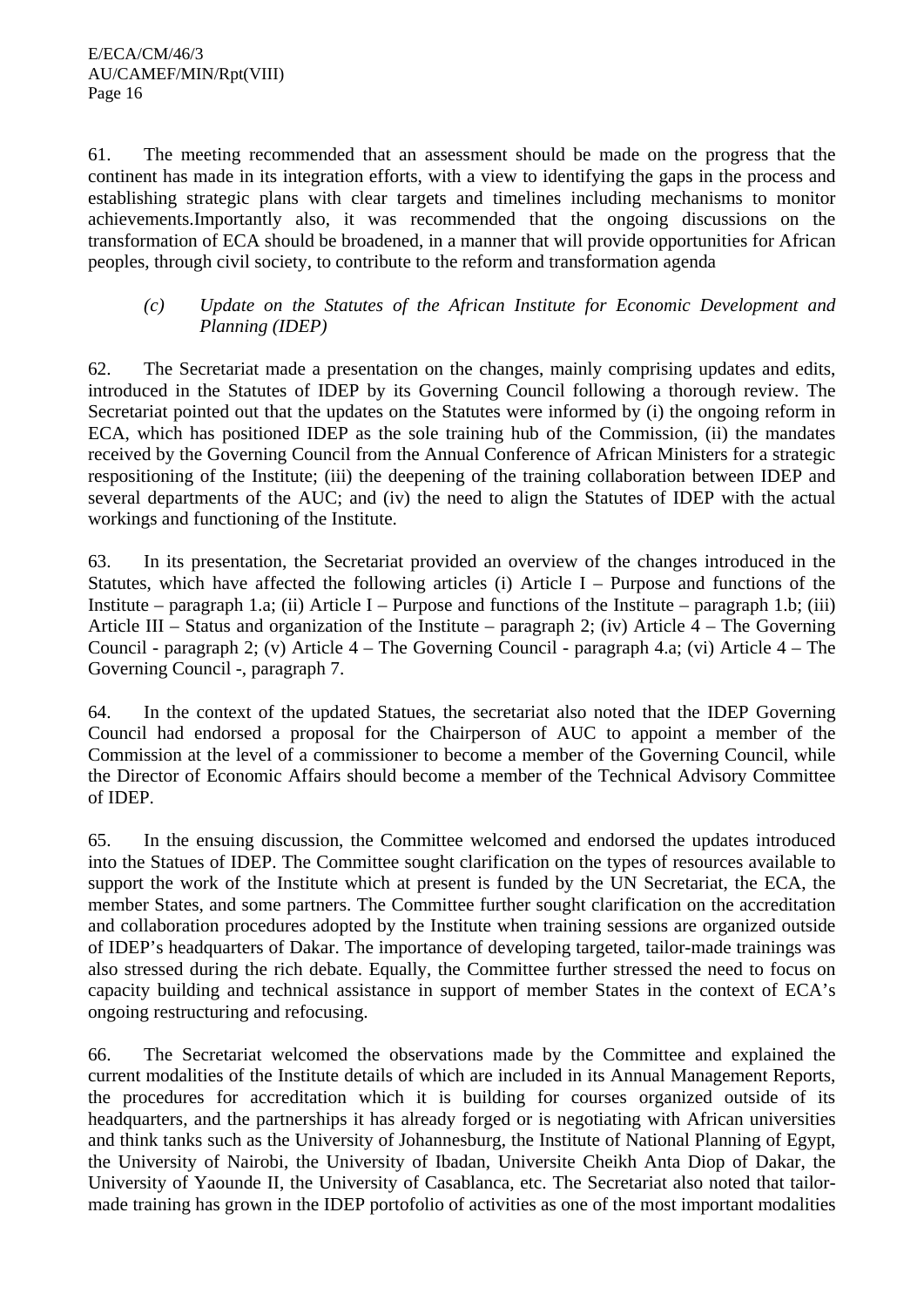for delivering its courses. The Institute training mandate has been further reinforced and boosted by the transfer of all ECA training activities and associated workshops to IDEP as part of the ongoing restructuring of the Commission.

67. Most participants commended the efforts of IDEP in responding to the training needs of member States and called for more resources to be made available to the Institute in order to expand its capacity to offer training at the highest level of qualitiy and relevance. The AUC expressed its satisfaction with its growing collaboration with IDEP which it observed spans several domains such as regional integration, gender, and social policy, and encouraged member States to extend robust support to the Institute as it strives to respond to their expressed needs. Member States further encouraged IDEP to expand its database of African experts who could be called upon as resource persons for its training activities, a recommendation to which the Secretariat responded positively by informing participants of the availability on its website of an application that allows experts to register themselves on its database. The delegation from South Africa registered its appreciation of the work which IDEP has been carrying out in its country, and informed delegates that it was actively pursuing the payment of its financial contribution to the Institute. The delegation from Guinea similarly announced an impending series of training activities to be hosted in Guinea by IDEP for the benefit of Guinean planning officials. The Committee welcomed the collaboration which IDEP had established with various African universities and related institutions in the decentralized delivery of its training programmes.

#### *(d) ECA Annual Report, Revised Strategic Framework for 2014-2015 and Programme Budget for 2014-2015*

68. Under this agenda item, the secretariat presented the ECA Annual Report (E/ECA/COE/32/5), the Revised Strategic Framework for 2014-2015 and the Proposed Programme Budget for 2014-2015.

69. The presentation of the annual report highlighted the main achievements during the period between April 2012 and March 2013.The presentation focused on major achievements and impact of ECA under the following ten substantive subprogrammes: macroeconomic analysis, finance and economic development; food security and sustainable development; governance and public administration; information and science and technology for development; regional integration, infrastructure and trade; gender and women in development; subregional activities for development; development planning and administration; statistics; and social development.

70. The Committee's attention was drawn to several achievements consisting of important meetings and conferences, and key flagship publications. With regard to meetings and conferences, the Secretariat mentioned the 8th African Development Forum (ADF-VIII) on "Harnessing and governance of Natural resources for Africa's Development"; the 2nd Annual Conference Climate Change and Development in Africa and Africa Regional Implementation meeting for the 20th UN Commission on sustainable development and meetings of the High Level Panel on Illicit Financial Flows. Regarding publications, the Secretariat drew the attention of the Committee on: the Economic Report on Africa (ERA) 2012: Theme: Unleashing Africa's potential as a pole of global growth; the 2012 Africa MDGs report; the 4th Sustainable Development Report on Africa; the 3rd African Governance Report (AGR III): Elections and the management of diversity in Africa and; the 5th report of Assessing Regional Integration in Africa (ARIA V). During the period under review, subregional activities for development consisted in increasing capacity of and technical services to Regional Economic Communities (RECs) and member States in the areas of youth employment, gender equality, statistics, social development and regional integration. Equally, IDEP expanded its training programmes and developed e-learning platforms.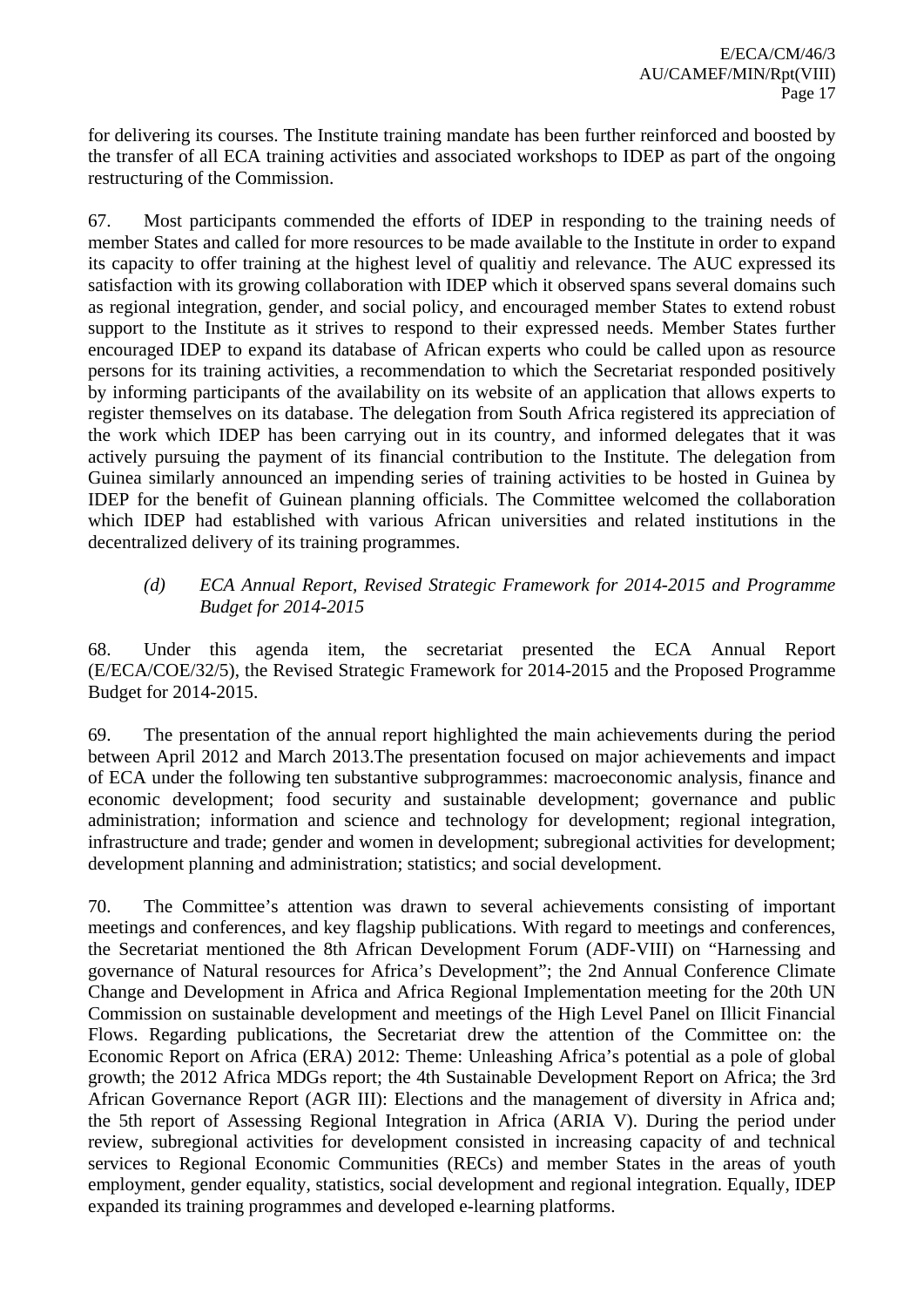71. Regarding the Revised Strategic Framework for 2014-2015, the Secretariat pointed out that although a Strategic Framework had been endorsed during the last ECA Conference of African Ministers of Finance, Planning and Economic Development and AU Conference of Ministers of Economy and Finance, organized in March 2012 in Addis Ababa, Ethiopia, a number of important developments at the global and regional levels have necessitated a revision of the ECA Strategic Framework for the biennium 2014-2015. Key among these are the outcomes of the Rio+20; the consultations on a post-2015 development agenda; and the Decision of AU Assembly of Heads of State and Government at its  $20<sup>th</sup>$  ordinary summit (Assembly/AU/Dec.450 (XX)) in January 2013, which endorsed the refocusing of ECA to support the transformation agenda of Africa.

72. These developments led ECA to retool itself and recalibrate its programmes to: (i) take a frontline role in generating necessary original data and knowledge; (ii) ground its policy research and advocacy on clear and objective evidence; and (iii) promote policy consensus and offer meaningful capacity development, and advisory services in key thematic fields. The Secretariat highlighted the new structure of ECA's Strategic Framework, which includes the following subprogrammes: macroeconomic policy; regional integration and trade; innovations, technologies and management of Africa's natural resources; statistics; capacity development; gender and women in development; subregional activities for development; development planning and administration; and social development policy.

73. Following the presentation of the Revised Strategic Framework for 2014-2015, the Secretariat informed the Committee that in the context of the Programme Budget for 2014-2015 new programmes and activities have been designed which are aligned the revised Strategic Framework.

74. In the discussion that followed, the Committee endorsed the revised ECA's Strategic Framework and the accompanying Proposed Programme Budget for 2014-2015 and welcomed the focus on statistics. The Committee called for strengthened synergies between ECA's activities and those of AUC and ADB. The Committee also pointed to the need for ECA reform that was more inclusive in its approach both within and outside ECA.

### **B. AUC Statutory Issues**

75. The secretariat presented the statutory issues of the African Union, including: (a) Report on the establishment of a Pan-African Stock Exchange; (b) Draft statutes of the African Monetary Fund; (c) Implementation of the African Charter on Statistics and the Strategy for the Harmonization of Statistics in Africa; (d) Alternative Sources of Funding the African Union; (e) Update on the Global Partnership for Effective Development Cooperation; and f) Report of the fifth African Private Sector Forum.

76. The secretariat informed the meeting that an independent experts' Workshop was held in Johannesburg, South Africa, in October 2012 to validate the draft interim report of a technical study on the establishment of a Pan-African Stock Exchange. The Workshop had recommended some necessary steps to be undertaken including obtaining a commitment of a regional group to establish a regional market and setting up working parties for the various stakeholders, among others.

77. On the draft statutes of the African Monetary Fund (AMF), the secretariat reported that a meeting of experts from selected member States had been organized in Yaoundé, Cameroon, in October 2012 to discuss the statutes of the AMF. The said meeting had agreed on all articles of the statutes with reservations from some member States on Article 7, Section 1, on authorized share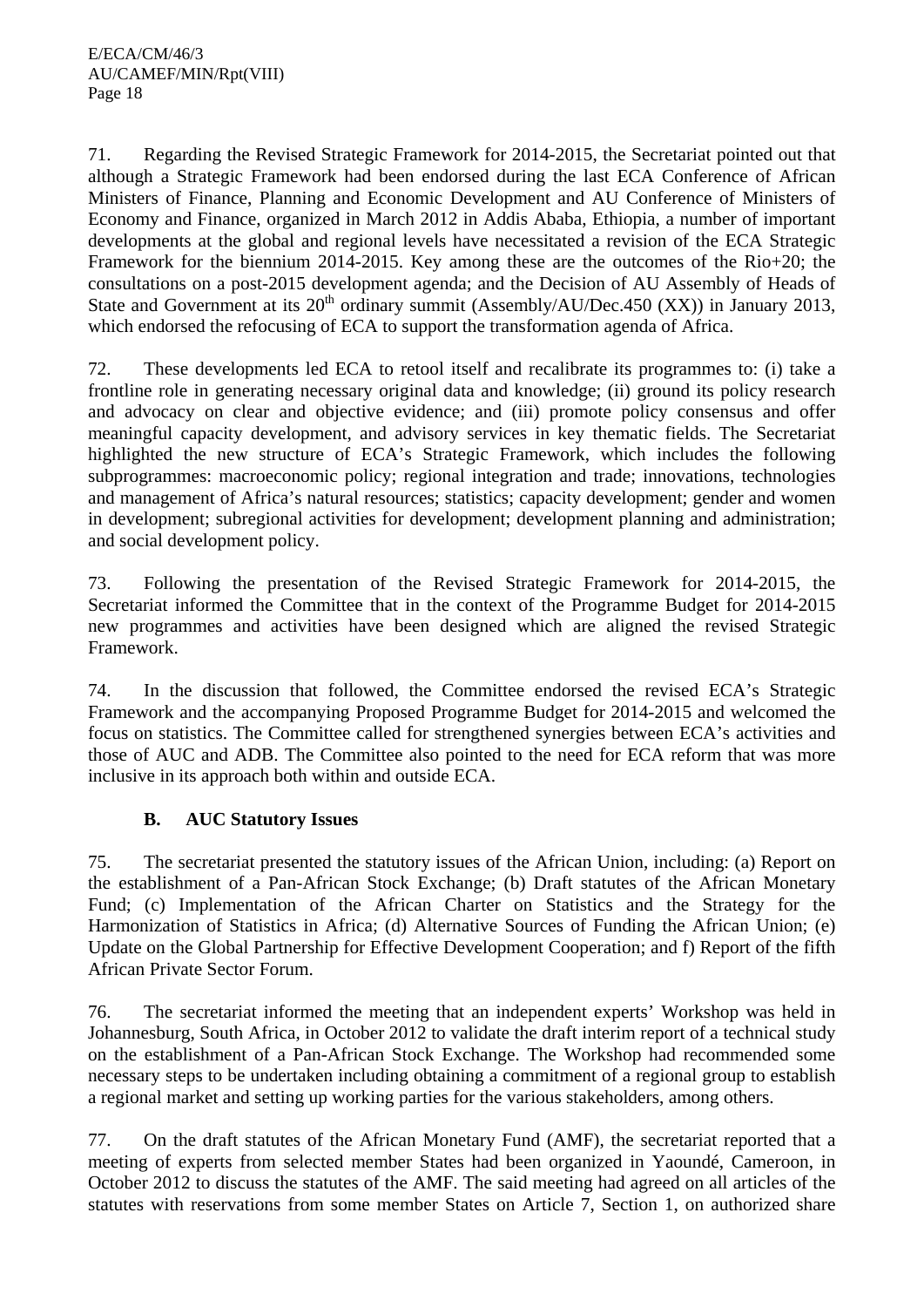capital, callable capital and paid-up capital. The revised statutes were being presented for recommendation to the Conference of Ministers for endorsement.

78. The secretariat presented the status of implementation of the African Charter on Statistics and the Strategy for the Harmonization of Statistics in Africa (SHaSA). The presenter noted that so far, 27 African countries had signed but only eight had ratified the Charter. He highlighted the importance of fast-tracking the signing and ratification of the Charter by countries for its entry into force. He also mentioned the progress made by the various statistical working groups under SHaSA. He highlighted the importance of civil registration and vital statistics system and commended the decision by the Heads of State and Government to institutionalize the biennial meeting of the Conference of African Ministers in charge of civil registration. He concluded his presentation by calling on countries to allocate adequate resources to support the work of the various working groups under SHaSA.

79. The Guinean delegation drew attention to the work done by the pilot group on innovative financing, which was at the core of development , within the framework of the post-2015 agenda. In addition, the Guinean representative informed participants about a meeting on innovative financing to be held from 3 to 5 July 2013 at Conakry, and invited African countries, international organizations, private sector partners and civil society to participate actively in this important event.

80. The secretariat reported that the fifth African Private Sector Forum was held in Abidjan, Cote d'Ivoire from 5 to 8 November 2012 under the theme, *"The role of the private sector in promoting investment and agro-industry in Africa".*

81. Referring to Decision 465 of the  $20<sup>th</sup> AU$  Summit, the representative of the Government of Guinea presented the measures and arrangements planned for operationalizing the the triangular coalition and South-South cooperation in support of the post-2015 agenda. He informed the meeting that South-South cooperation would support Africa's regional integration, and implementation of the Istanbul Plan of Action, which which was an appropriate framework for mobilizing new development finance sourcesi. He underlined that a regional capacity development project was under preparation by the Guinean Government with the support of AU and ECA. The Committee commended the work done for establishment of the coalition. Nevertheless, it requested that the report prepared by the working group should be translated into the working languages of the Union and be submitted at the extraordinary meeting of the Joint AU-ECA Conference of Ministers of Finance and Planning to be held in May 2013 alongside the 21<sup>st</sup> Summit of the African Union.

82. In the discussions that followed, the Committee of Experts commended the the work accomplished on the establishment of the Pan-African Stock Exchange. Nevertheless, the Committee requested that the translated study report be made available to all member States to allow them to make concrete contributions.

83. On the AMF statutes, the meeting noted that additional work was required, particularly on defining the minimum start-up capital required for the Fund to be operational and sustainability subsequent to its establishment. The meeting urged AUC to undertake an analysis to assess the impact of the Eurozone crisis and the response of the International Monetary Fund (IMF) in relation to the objective of the AMF. Further, it was requested that the statutes be sent to all member States to provide political space for national consultations on the document. In this regard, it was agreed that an extraordinary session of the AU Conference of African Ministers of Economy and Finance would be necessary to finalize and adopt the statutes.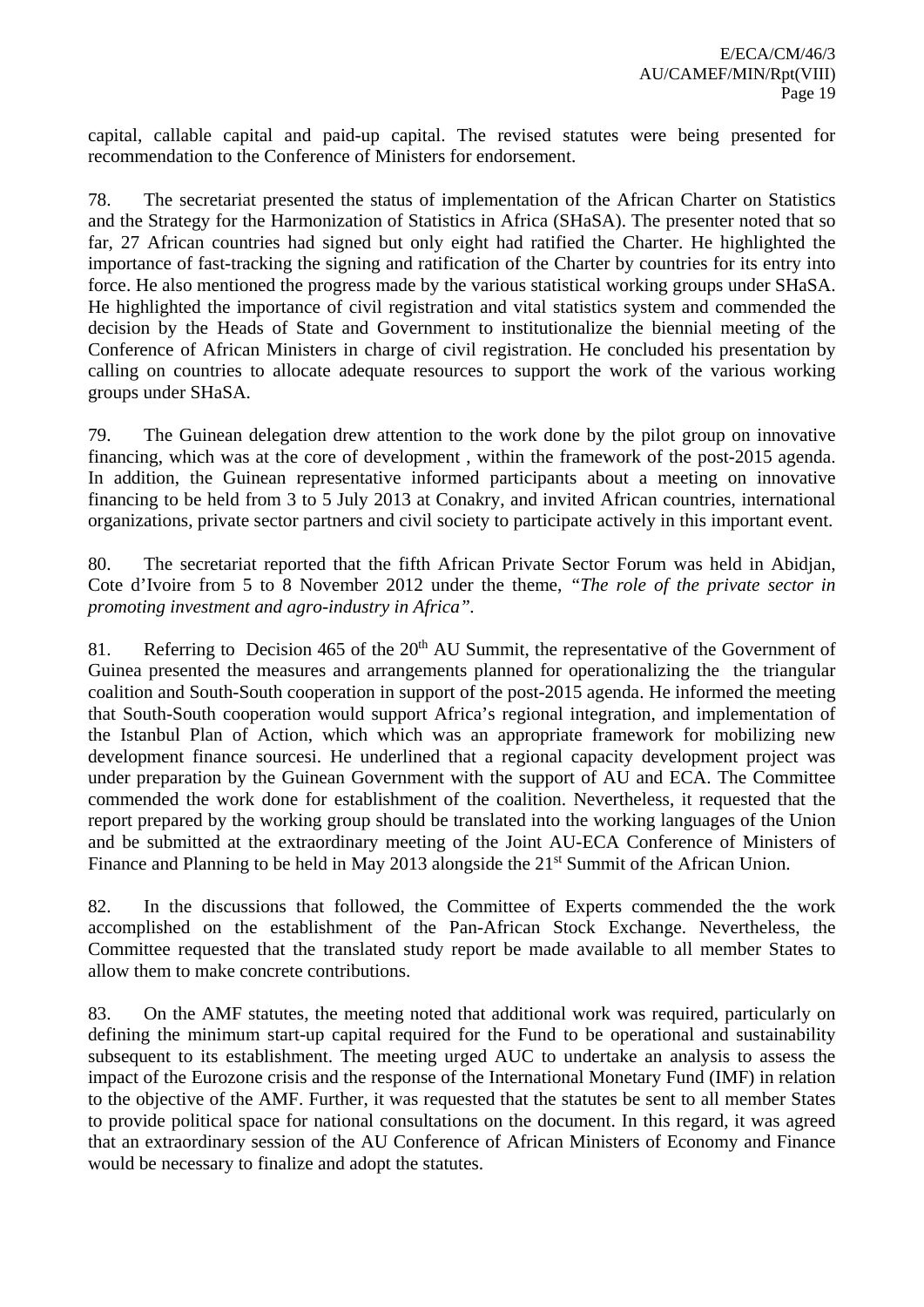E/ECA/CM/46/3 AU/CAMEF/MIN/Rpt(VIII) Page 20

84. The Committee of Experts took note of the report and requested countries that had not signed and ratified the Charter to take the necessary steps to do so and also requested AUC to continue to play the lead role in coordination and implementation of SHaSA with the support of AfDB, ECA and other partners, in order to produce quality, harmonized data to inform the African integration agenda.

85. On Alternative Sources of Funding the African Union, the meeting was updated on the progress on the study. It requested AUC to finalize the study as per the July 2012 Decision to undertake a comprehensive study of all options, to provide quantifiable data on the expected impact on all member States.

86. The Committee of Experts noted the update and proposals on the Global Partnership for Effective Development Cooperation and the report of the fifth African Private Sector Forum.

87. The Committee of Experts welcomed the efforts of the Government of Guinea to establish South-South cooperation and a triangular coalition in support of Africa post-2015. However, it requested that the document be submitted to all delegations for discussion prior to consideration by the Ministerial Conference.

88. The Committee of Experts made the following recommendations:

- An extraordinary session of the AU Conference of African Ministers of Economy and Finance should be organized before the AU Summit in May 2013 to consider the technical study report of the establishment of a Pan-African Stock Exchange, the statute of the African Monetary Fund and the study on Alternative Sources of Funding the African Union South-South cooperation and the triangular coalition in support of Africa post-2015;
- AUC should make the report on the eurozone crisis available; and Member States should provide their remarks and comments on the AMF statutes not later than 15 April, 2013 to AUC.

**Any Other Business** (agenda item 10)

89. No issue was raised under this agenda item.

#### **Consideration and Adoption of the Draft Report of the Committee of Experts and the Draft Resolutions** (agenda item 11)

90. Under this agenda item, the Committee considered the draft report of its meeting (as contained in document E/ECA/COE/32/L, AU/CAMEF/EXP/Draft/Rpt(VII)) together with the six draft resolutions for consideration and adoption by the sixth Joint Annual Meetings of the AU Conference of Ministers of Economy and Finance and ECA Conference of African Ministers of Finance, Planning and Economic Development. Several delegations made comments and observations and proposed amendments to the report as well as the draft resolutions. After extensive discussions on some of the resolutions, the Committee unanimously adopted the report, including the draft resolutions as amended. The six draft resolutions amended by the Committee are attached to this report for considertion and adoption by the sixth Joint AU and ECA Conference of Ministers.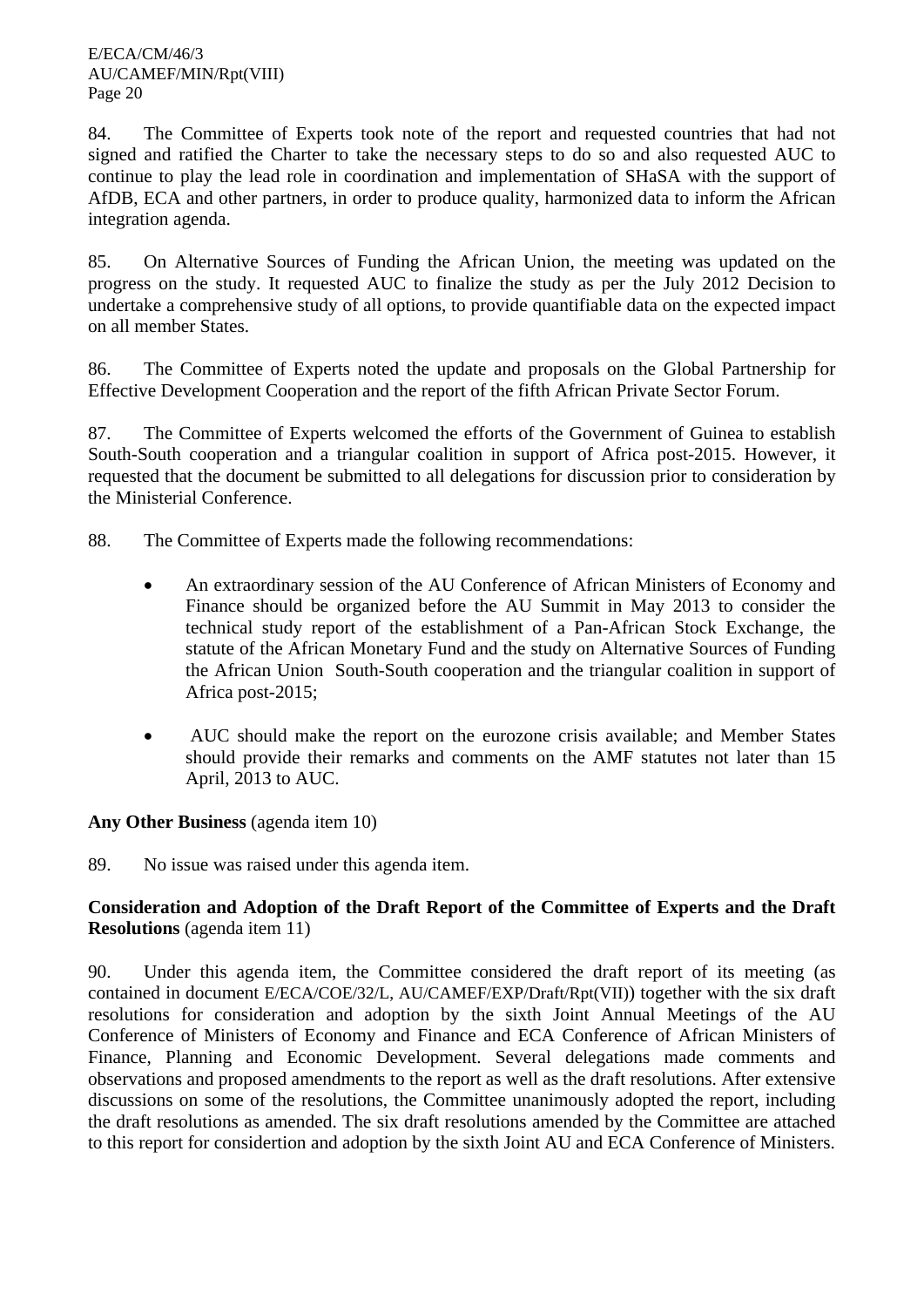#### **Closure of the Meeting** (agenda item 12)

91. Closing remarks were made by the AU Commissioner for Economic Affairs, Dr. Maxwell Mkwezalamba; Mr. Abdallah Hamdok, Deputy Executive Secretary of the Economic Commission for Africa; and Prof. Lambert N'Galadjo, Chairperson of the Committee of Experts.

92. In his closing remarks, Dr. Mkwezalamba thanked the Government and people of Côte d'Ivoire for hosting the meeting. He commended all the participants for their hard work and contribution to the discussions during the meeting. He highlighted some of the issues on the agenda of the meeting and the major recommendations made. In particular, he noted that the draft African Common Position on the Post-2015 Development Agenda to be adopted by the Conference of Ministers would help to define Africa's priorities and goals on the new development agenda, to ensure Africa's interests. The Common Position would be transmitted to the AU Summit of Heads of State and Government for their adoption in May 2013. Dr. Mkwezalamba informed the meeting that this would be the last meeting he would be attending as Commissioner for Economic Affairs as his tenure had come to an end. He, therefore, expressed his deepest gratitude to the Committee for the support he received during his tenure and wished the Committee well in its future endeavours.

93. In his closing remarks, Mr. Hamdok expressed gratitude to the Government and people of Côte d'Ivoire for hosting this important meeting and the warm hospitality shown to all delegations. He thanked all distinguished delegates for their active participation. He congratulated the new Bureau on their election and thanked all the participants for their useful contribution to the discussion. He highlighted some of the main issues discussed by the Committee of Experts and said he was sure that the recommendations adopted by the meeting would inform critical decisions to be taken by the Ministers. He observed that the Conference had taken place at a time when Africa was on the rise and its image positively defined. He affirmed that these positive changes would continue to inform the ECA work programme in this regard. He thanked the Committee of Experts for the support to the ongoing reforms being undertaken by the secretariat and the Chairperson of the Committee of Experts for an excellent job in moderating the various sessions. He also paid tribute to Dr. Mkwezalamba for his work over the past eight years as AU Commissioner for Economic Affairs.

94. In his closing remarks, the Chairperson of the Committee of Experts, Prof. Lambert N'Galadjo Bamba, thanked all the participants for their cooperation and hard work. He said that the recommendations which had been adopted would help put industrialization at the centre of the African development agenda. The Chairperson of the Bureau also expressed his deepest gratitude to the staff of AUC and ECA for their hard work, particularly in producing the report of the meeting under tight deadlines, in four languages. He further expressed gratitude to interpreters and translators, the staff of the hotel, and all those who had made the meeting of the Committee a success.

95. He then declared the meeting closed.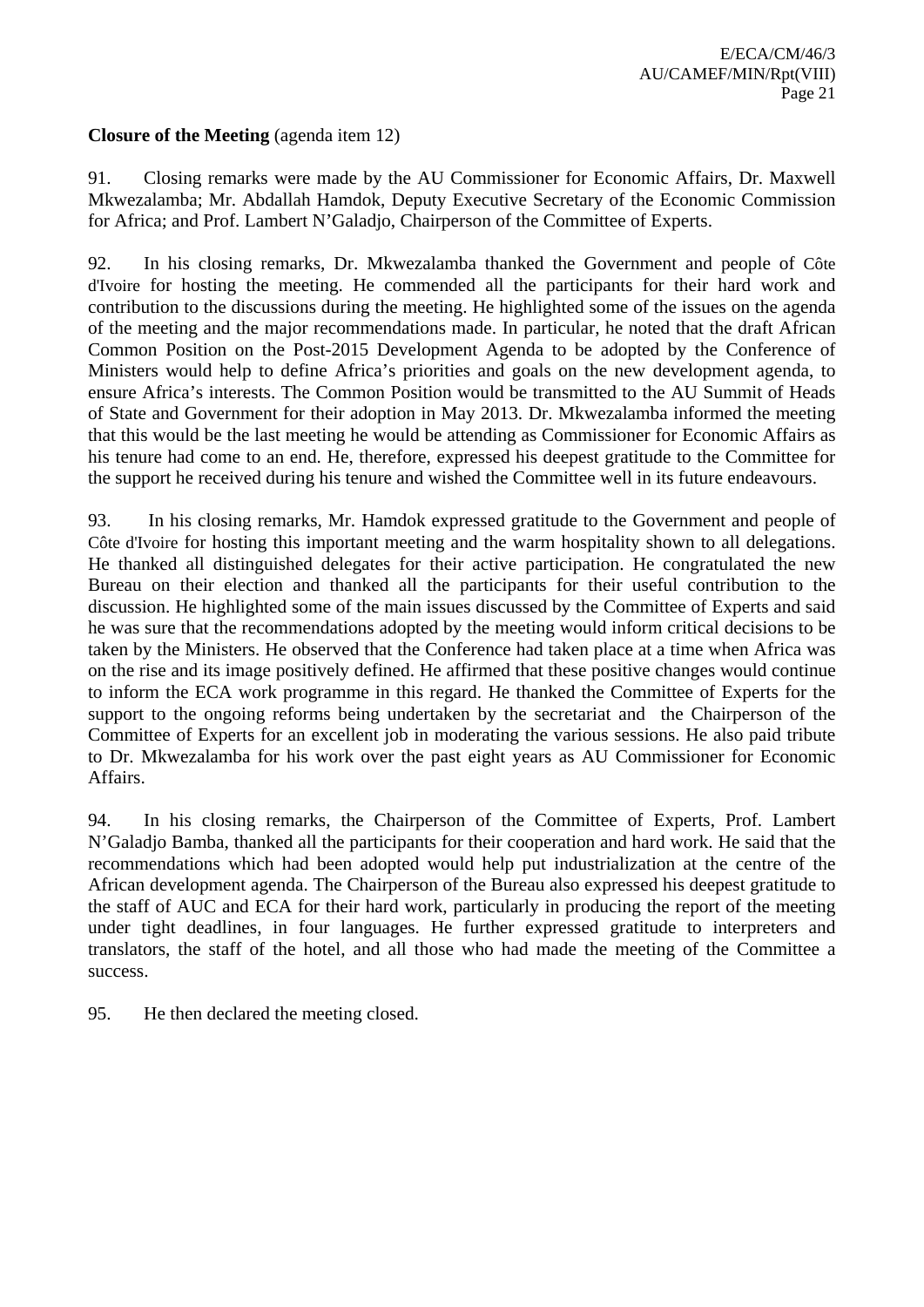E/ECA/CM/46/3 AU/CAMEF/MIN/Rpt(VIII) Page 22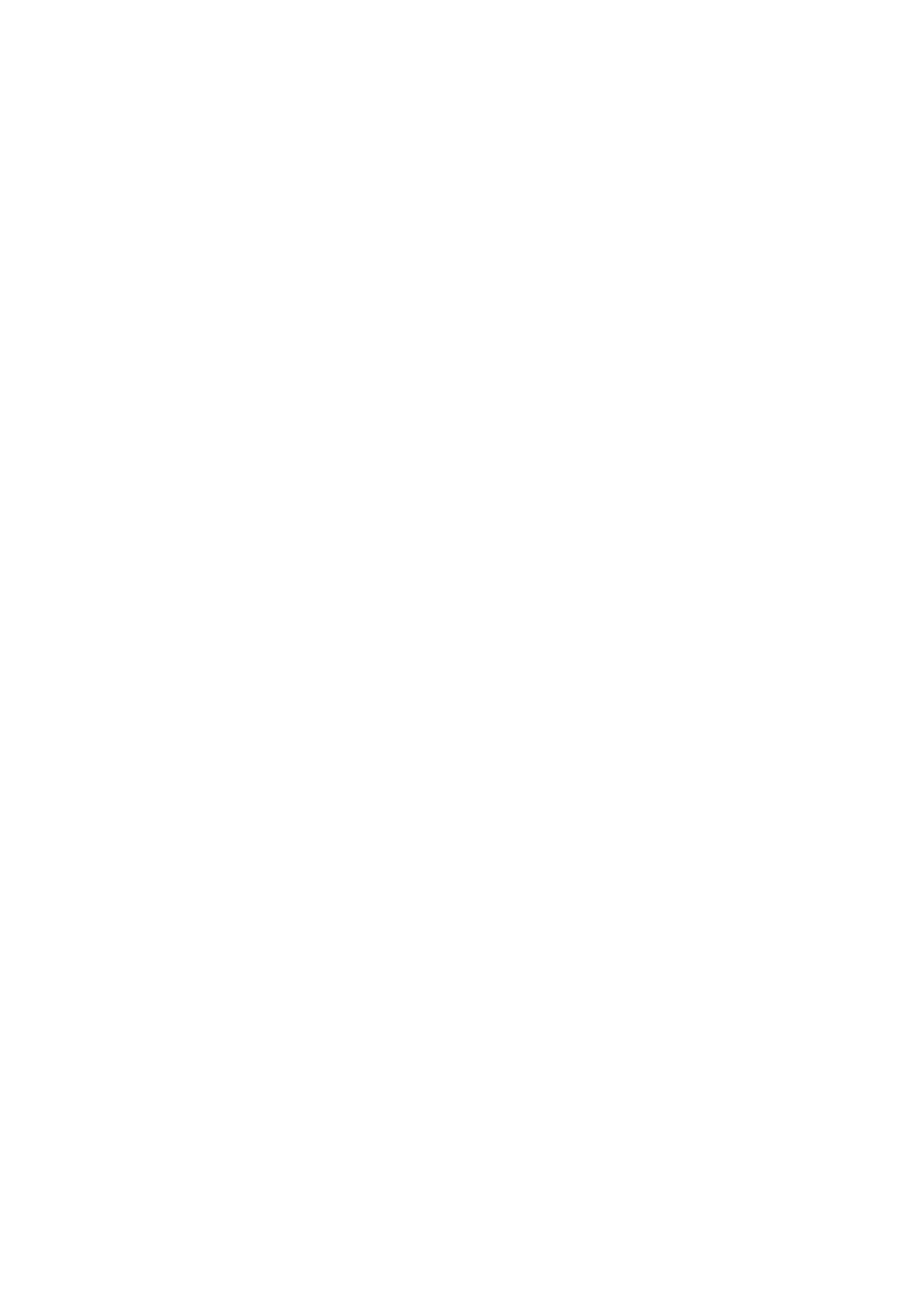# **RESOLUTIONS**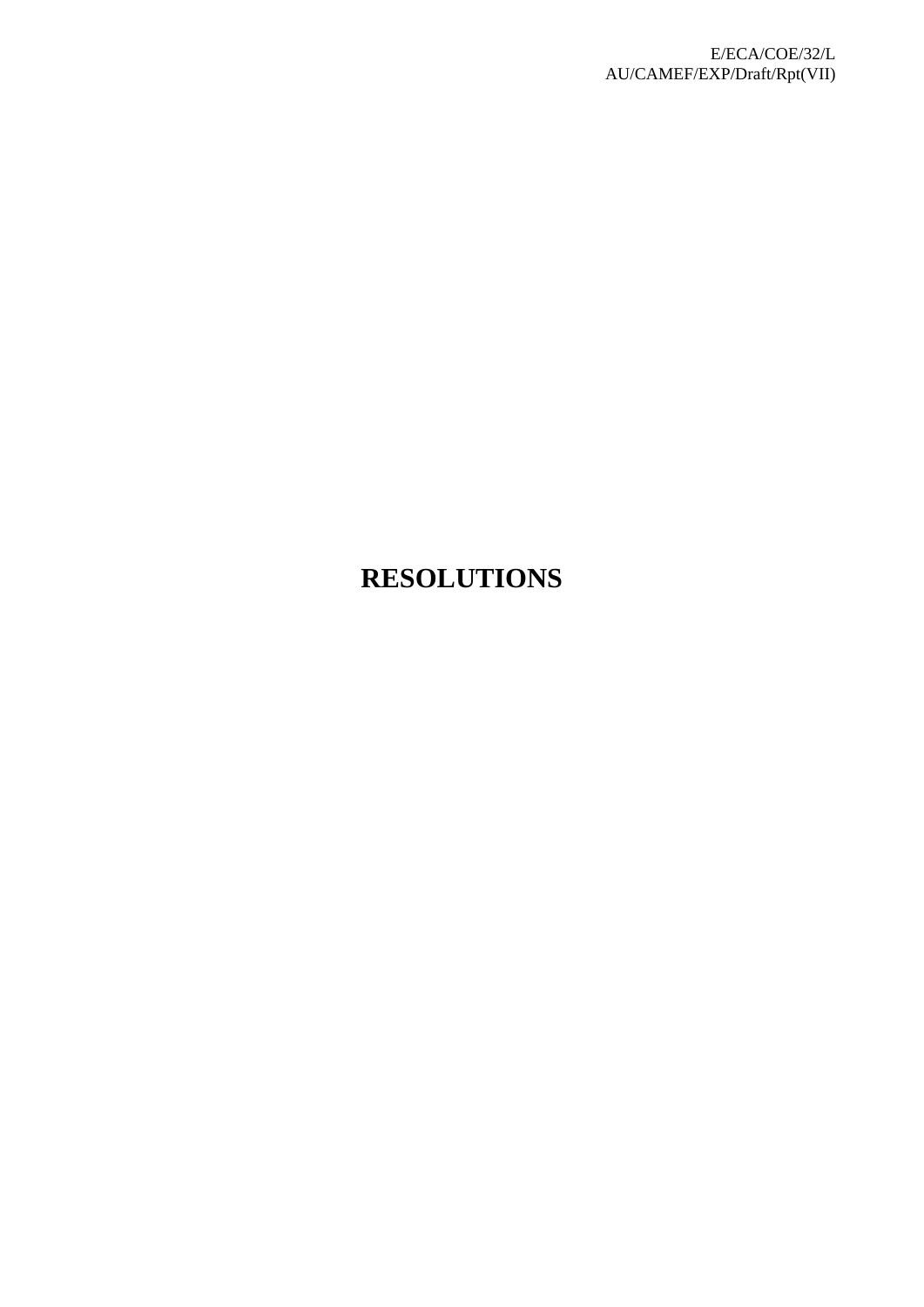# **Draft Resolution - 1**

# **Productivity, Social dialogue and Industrialization for an Emerging Africa**

#### **The Conference of Ministers,**

*Acknowledging* that Africa's recent strong economic performance, its vast untapped human and natural resource endowments and the dynamic changes that characterized the global economic structures, powers and markets over the past decade create real opportunities as well as challenges for the continent to promote industrialization and foster sustainable and shared growth, and inclusive economic transformation, create jobs and reduce poverty,

*Further acknowledging* the endorsement of the Action Plan for Accelerated Industrial Development Action for Africa (AIDA) and the African Mining Vision (AMV) by the African Heads of States within the AU Summit in 2007 and 2009 respectively as continental frameworks for industrial development for enhancing economic diversification, value addition and harnessing mineral resources for sustainable development inter alia;

*Recognizing* that in order to industrialize and transform its economies, Africa needs to effectively implement policy actions at national, regional and continental levels, including coordinated effective long-term development plans and industrial strategies to address constraints andharness emerging opportunities from increased South- South cooperation and other development partners for Africa's economic and social development.

**RECOGNIZING** the significant contribution of social dialogue institutions in Member States in policy development frameworks in key sectors such as industry, tourism, infrastructure, energy, etc;

**BEING COGNIZANT** of the importance of productivity and social dialogue for achieving inclusive growth, as building blocks for industrialization, social cohesion and economic transformation;

**HAVING concern** for the fact that Africa is depicted as the least productive region in the world based on global competitiveness of the nations; and that the trend of declining productivity in Africa is a long term trend as underlined in the 2012 AUC-ECA MDGs Report ;

*Recalling* the report of the United Nations Secretary-General on formulating a smooth transition strategy for countries graduating from least developed country status,

- 1. *Calls on* African Governments to adopt and implement a coherent industrial policy in order to speed up and deepen value addition of local production, linkages between the commodity sector and other economic sectors;
- 2. *Urges* African Governments to create appropriate inclusive and transparent institutional industrial-policy mechanisms to develop prioritized country-specific, industrial-policy roadmaps for value addition in close collaboration with stakeholders,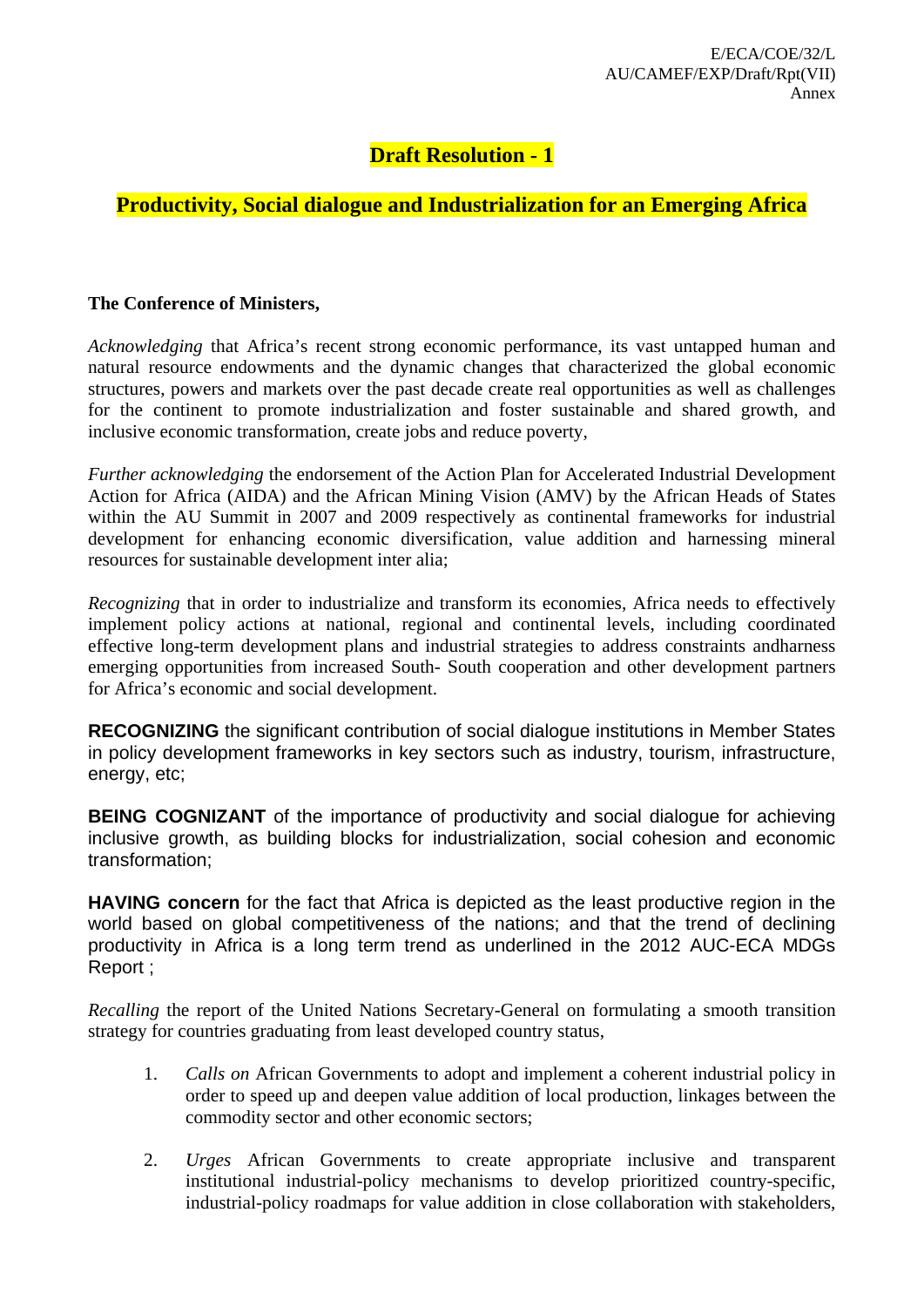including the private sector, civil society, research and innovation institutions and other stakeholders; and also to significantly and gradually increase resources allocated to development in national budgets;

- 3. *Also urges* African Governments to develop appropriate policies that focus on adding value locally, fostering local participation in the value chain, removing red tape and streamlining regulations, as well as securing technical and financial assistance for developing linkages;
- 4. *Also invites* African countries to improve coherence of policies and their use, by ensuring coordination among ministers, especially ministries in charge of finance, development of natural resources, industry and agriculture; as well as among other ministries and stakeholder organizations. This should be anchored on an integrated industrial strategy, based on comparative advantages and aligned to AIDA and AMV;
- 5. *Requests* African countries to improve coordination at the regional and continental levels and closely harmonize national industrial development frameworks with action plan priorities for fast-track industrial development in Africa, while working hand in hand to elaborate a unified vision on how to impact on global economy and help prepare the outcomes of globalization for the benefit of Africans;
- 6. *Further urges* African Governments to adopt appropriate strategies to link indigenous firms to regional and global supply chains, including customized supply-chain development programmes for these firms to remain competitive;
- 7. *Urges* African governments to negotiate regional trade arrangements and foster intra-African trade including fast-tracking implementation of the Continental Free Trade Area agreement and regional trade arrangements to improve regional infrastructure, harmonize customs procedures and measures to address tariff and non-tariff barriers;
- 8. *Encourages* African countries to address tariff and non-tariff barriers, infrastructure constraints and bottlenecks including cross-border infrastructure as well as feeder roads linking agricultural producers to processing centers and use commodity access to secure favorable infrastructure financing besides leveraging public–private partnerships for infrastructure provision.;
- 9. *Requests* the AUC and UNECA to undertake a study and recommend the appropriate strategies and mechanisms to encourage and support homegrown high-tech technologies, indigenous knowledge, and knowledge-based innovation including the establishment of regional technology centres in each Regional Economic Community;
- 10. *Further calls* on the ECA and AUC to develop a coherent approach that willassist African countries to build capabilities and effectively pursue industrialization based on their comparative advantage ; and
- 11. R*equests* that ECA in collaboration with the Office of the High Level Representative for the Least Developed Countries, Land Locked Developing Countries and Small Island Developing States to assist LDCs and LLDCs develop Industrial policies as a basis for resource-based industrialization and economic diversification.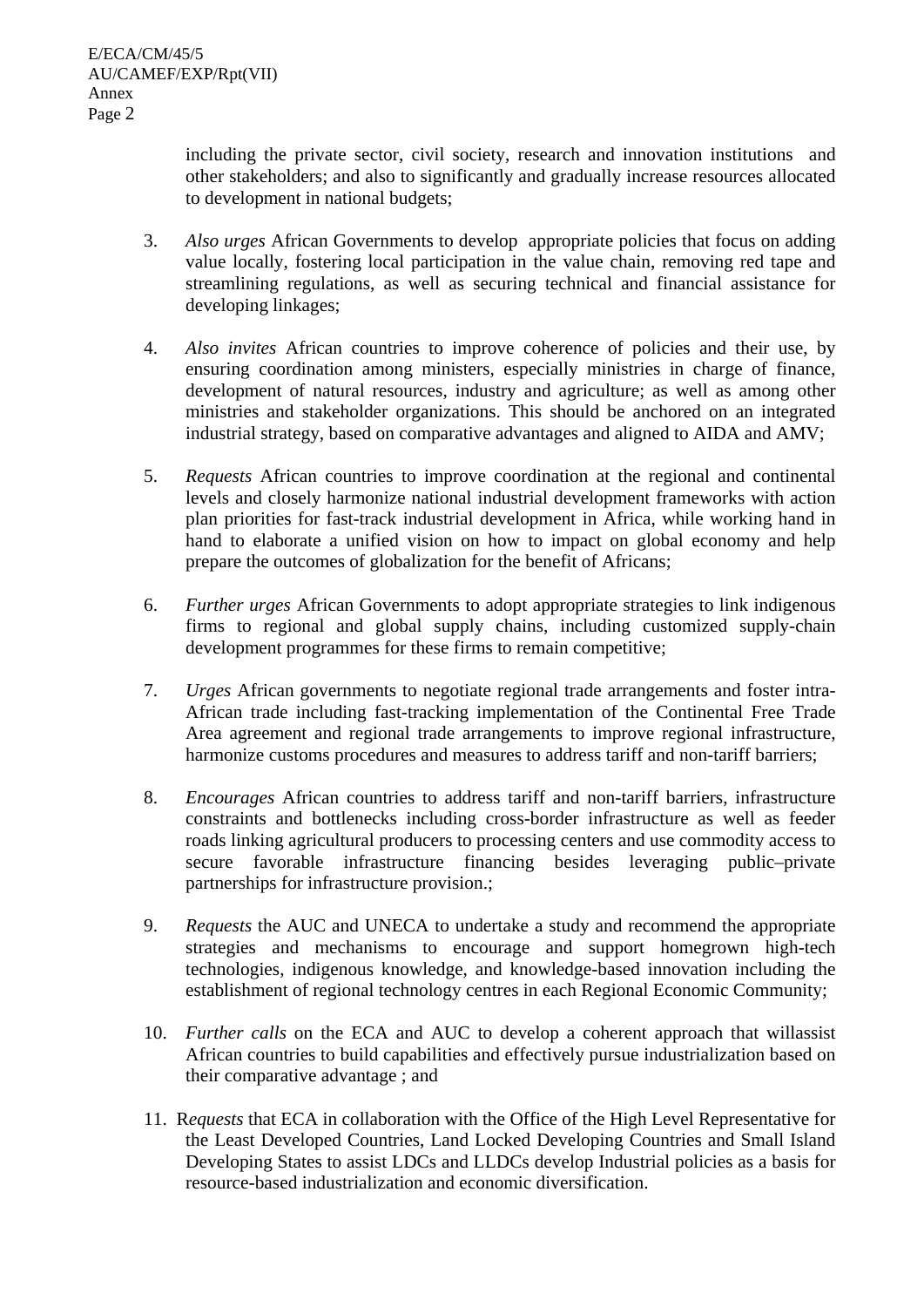- 12. *Commits* to speeding up the implementation of the AU Productivity Agenda for Africa as an essential engine for accelerated industrialization in the continent, progressively building and enhancing the competitiveness of the continent in the global market;
- 13. *Call* for the enhancement of the Pan African Productivity Association (PAPA) to provide in the short-medium term the capacity to act as regional think tank, catalyzer, research and knowledge developer, and policy adviser on productivity at continental level;
- **14.** *Also calls* for the establishment and/or enhancement of productivity organizations at national and regional levels and ensure that they become members of PAPA ;
- **15. Requests the AUC** to work closely with the Pan African Productivity Association, the RECs and international partners in order to facilitate the establishment of the Productivity and Social Dialogue Council;
- 16. *Requests* the AUC to continue to work closely with PAPA, partnering with UNDP, UNESCO and other partners to develop productivity programs, to mainstream productivity culture for targeted at developing the mindset and behavioral patterns in the primary and secondary school systems;
- **17.** *Gives* priority to SMEs, Micro enterprises, and public sector administrations dealing with private sector competitiveness for increased participation by African firms in the global value chain; SMEs and other informal sector operators to be properly organized and supported through the implementation of a Productivity Intervention Programme specifically designed for the sector.
- **18.** *Requests* AUC, PAPA, ILO, UNDP, AFRISTAT and others development partners to develop a **comprehensive Productivity and Competitiveness measurement system** to track progress and to do intercountry/regional/global comparisons ;
- **19.** *Request***s AUC** with the support of ILO, UNDP and others development partners to compile and disseminate best practices on productivity in Africa;
- **20.** *Promote*s "Green Productivity" for long term economic growth and social progress, thus building ability to scope with negative effects of climate change in the industrialization venture of the continent for sustainable development;
- **21.** *Calls* **upon** international partners, such as UNDP, ILO, AfDB and World Bank, TICAD, JICA to support the implementation of the Productivity Agenda for Africa ;
- **22.** *Engages* in joining our efforts with the Ministries of Labour, Industry and other relevant line departments in promoting social dialogue and productivity in support to implementation of industrial policies ;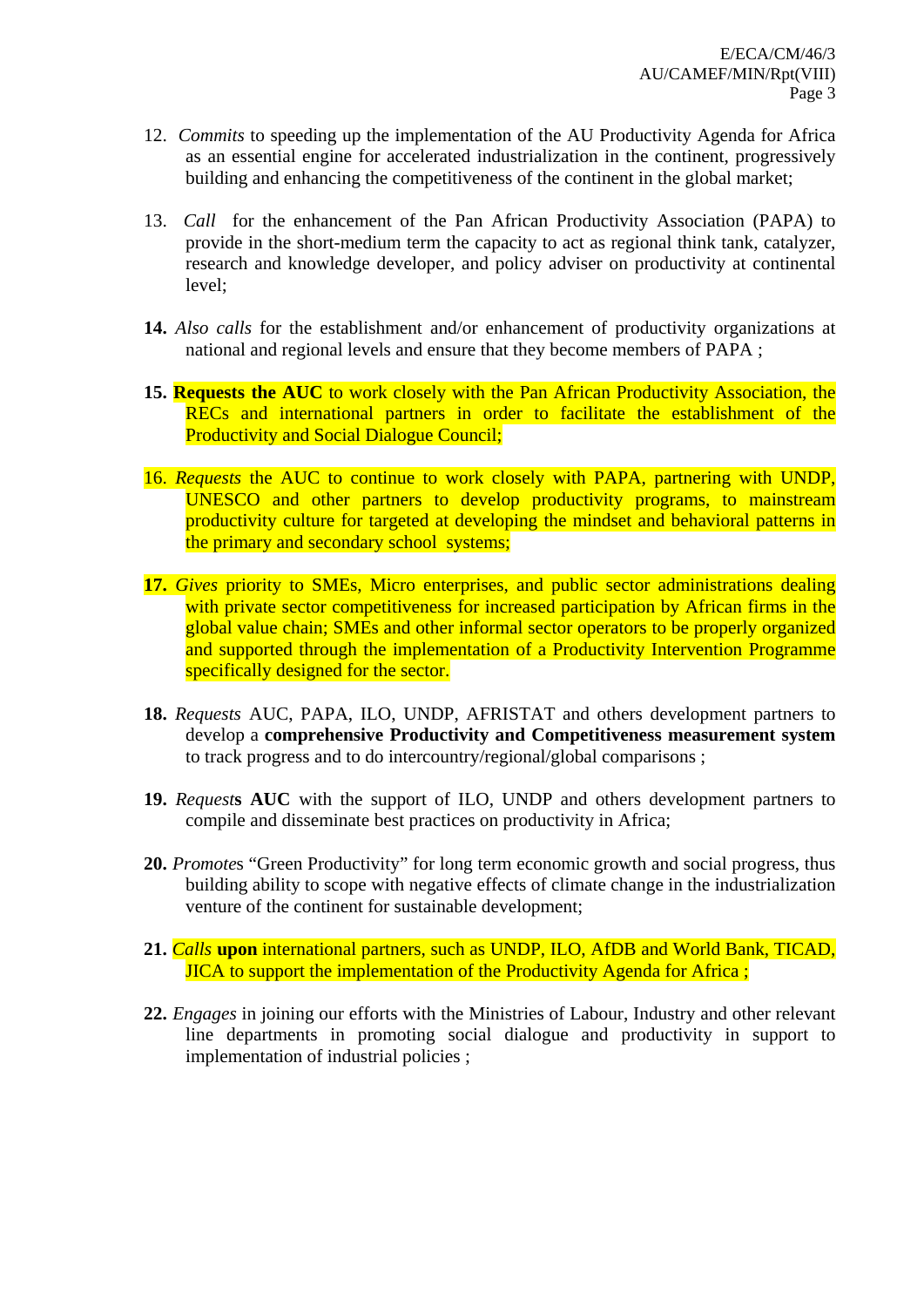E/ECA/CM/45/5 AU/CAMEF/EXP/Rpt(VII) Annex Page 4

# **Draft Resolution – 2**

# **Refocusing and recalibrating the Economic Commission for Africa to support Africa's structural transformation**

#### **The Conference of Ministers:**

*Recalling* the Decision of AU Assembly of Heads of State and Government (Assembly/AU/Dec.450 (XX)), dated 28 January 2013, which endorses the strategic reorientation and refocusing of ECA to support accelerated structural transformation of Africa;

*Further Recalling* the terms of reference of the Commission as adopted by the Economic and Social Council in resolution 671A (XXV) of 29 April 1958 and amended by its resolutions 974 D.1 (XXXVI) of 5 July 1963, 1343 (XLV) of 18 July 1968 and 1978/68 of 4 August 1978;

*Cognisant* of General Assembly resolutions 45/177 of 19 December 1990, 45/264 of 13 May 1991 and 46/235 of 13 April 1992 which call for the role of the regional commissions to be strengthened;

*Further cognis*ant of General Assembly resolution A/RES/66/288, the Outcome Statement of Rio+20, which invites the UN regional commissions and other regional organizations to support developing countries to promote the green economy in their respective regions to achieve sustainable economic, social and environmental development ;

*Taking Note of* General Assembly resolution 67/266on the Quadrennial Comprehensive Policy Review, which mandates the regional commission to undertake operational activities for development at the national, sub-regional and regional levels;

*Noting* with appreciation the consultative process being undertaken in the African region on the Post-2015 Development Agenda and stresses that the priorities of the agenda include among others structural economic transformation and inclusive growth; innovation and technology; gender equality, and human development;

*Welcoming* efforts of African countries to embark on broad structural transformation and achieve middle-income status, which is anchored on the promotion of good governance, sound macroeconomic policy-making and management, better planning of the economy, effective management of natural resources and climate change, harnessing the potential of its demographic dividend, boosting domestic resources mobilization, achieving gender equality, and investments in physical infrastructure and human capital;

*Taking note of* the paper by the Executive Secretary entitled ECA new strategic directions for the transformative development of Africa (E/ECA/COE/32/10);

1. *Calls on* ECA to enhance its capabilities with regard to evidence-based policy research, generating high quality and real time data and statistics, and providing enhanced advisory services, and capacity development to member States;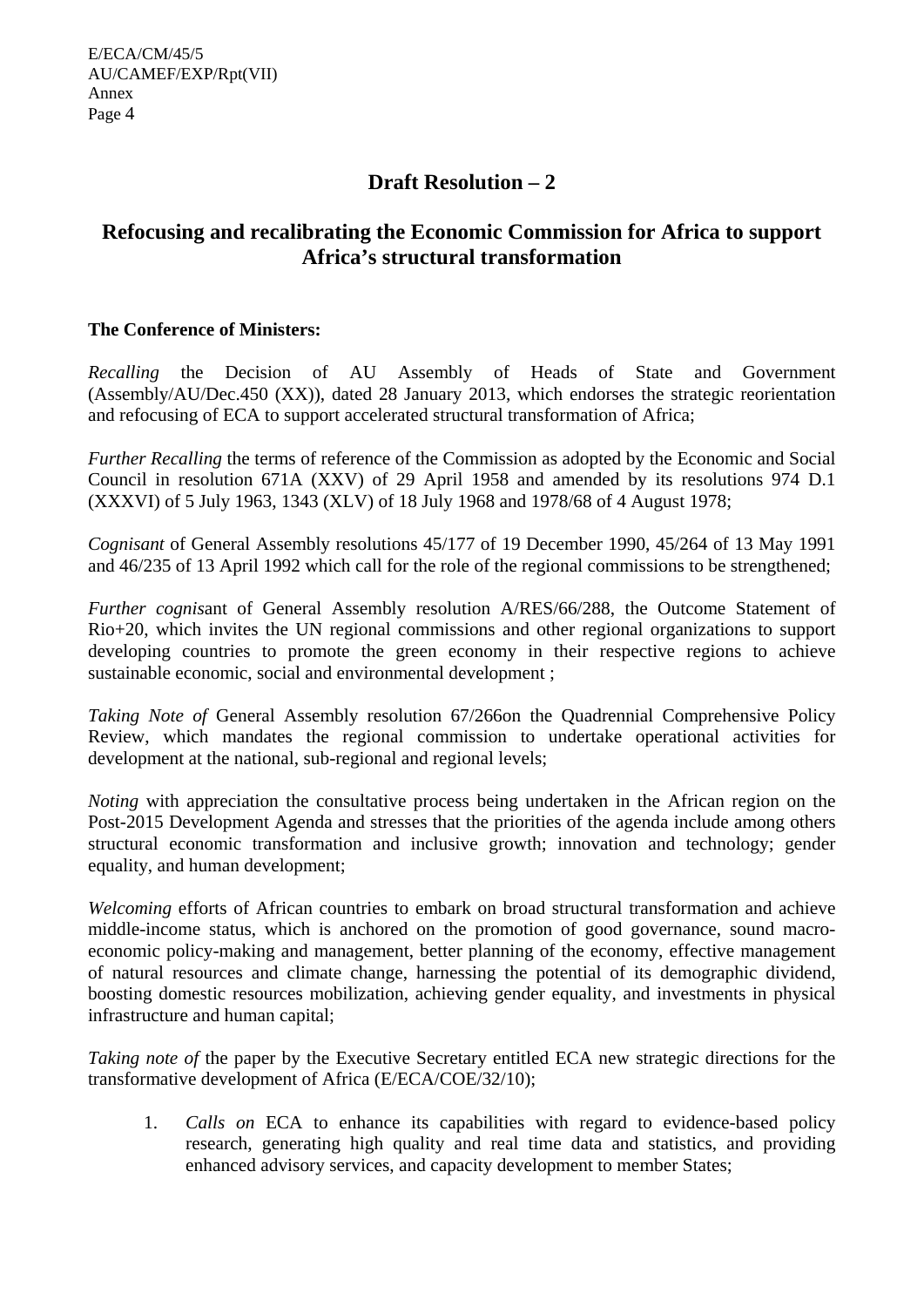- 2. *Mandates* the Executive Secretary to realign the programmes and priorities of the ECA to the new strategic orientation with a view to support the transformative development agenda of the Africa Union
- 3. *Endorses* the revised ECA Strategic Framework and related Programme Budget for the Biennium 2014-2015;
- 4. *Further Endorses* the updated statutes of the African Institute for Economic Development and Planning (IDEP) as the specialist training institution responsible for assisting countries in economic policy design and management, and development planning, monitoring, and evaluation; and Requests the Executive Secretary of the ECA to transmit it to the Economic and Social Council (ECOSOC) of the United Nations towards the issuance of the appropriate administrative advice to ensure its effective implementation;
- 5. *Calls upon* the Secretary-General of the United Nations to provide required support to ECA to enhance its work in accordance with Africa's priorities and in line with the Decision of the African Union Heads of State and Government.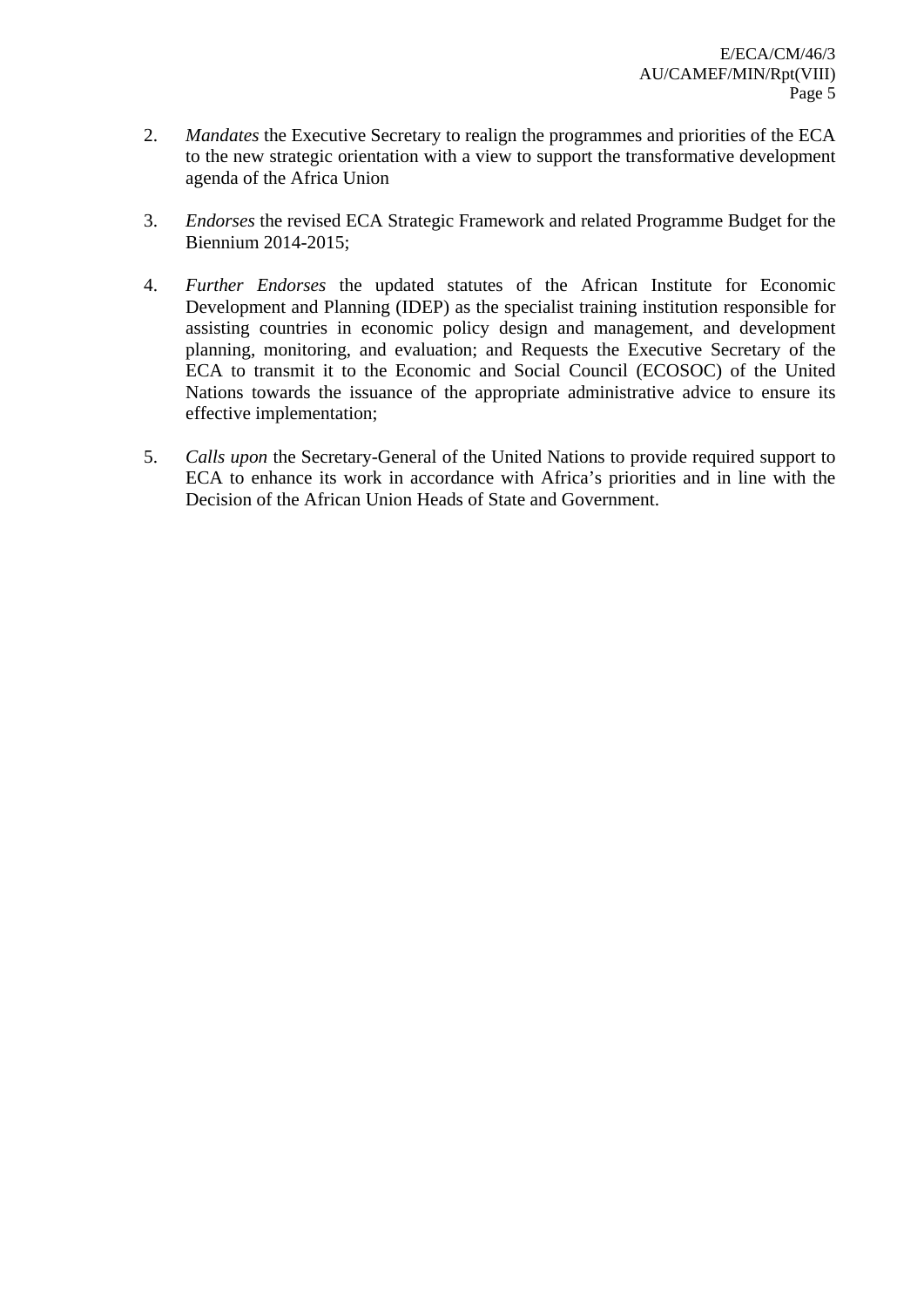$E/ECA/CM/45/5$ AU/CAMEF/EXP/Rpt(VII) Annex Page 6

# **Draft Resolution - 3**

### **Realizing and Harnessing Demographic Dividend in Africa**

#### **The Conference of Ministers,**

*Recognizing* that Africa's demographic dividend represents an opportunity for the continent to experience broad-based social development and accelerated economic growth as a result of population changes more conducive to stimulating economic growth with significant impact in reducing poverty,

*Noting* that for Africa to realize and capitalize on its demographic dividend, it is essential to increase and sustain investment in women and youth, especially education for girls, maternal new born and child health and meeting unmet needs of women for comprehensive reproductive health services including family planning,

*Further noting* with appreciation the ongoing work in this area by the AUC and ECA with the support of UNFPA, AfDB, and other partners such as USAID, Gates Foundation, and Packard Foundation among others;

*Convinced* that to realize gains from Africa's demographic dividend, greater efforts are required to improve governance, transparency and accountability,

*Commits to:*

- Ensure effective integration of job creating, social, demographic and health factors into broader development strategies and policies especially in the formulation of mediumterm strategic plans;
- Harnessing its demographic dividend to build its comparative and competitive advantage through appropriate human development strategies;
- Ensure equitable, sustained and effective investments in the health and education sectors, as well as in science and technology;
- Increase investments in maternal newborn and child health especially comprehensive reproductive health services, enhancing nutrition security and promoting health care of older population;
- Integrate new entrants to the labour market and the working poor into the formal economy through labour policies that create full and productive employment and decent work opportunities for all especially youth facilitating equitable social protection systems for all;
- Strengthen Accountability mechanisms that rally all relevant development partners, build on empowering people and enhancing their effective participation in society;

*Requests* ECA and AUC to develop a Continental Demographic Dividend Initiative that will allow the African continent to accelerate economic development and contribute to the African renaissance;

*Invites* multilateral agencies, bilateral partners, foundations, think tanks, NGOs, research institutions, universities to work with AUC, ECA and AfDB to provide technical assistance,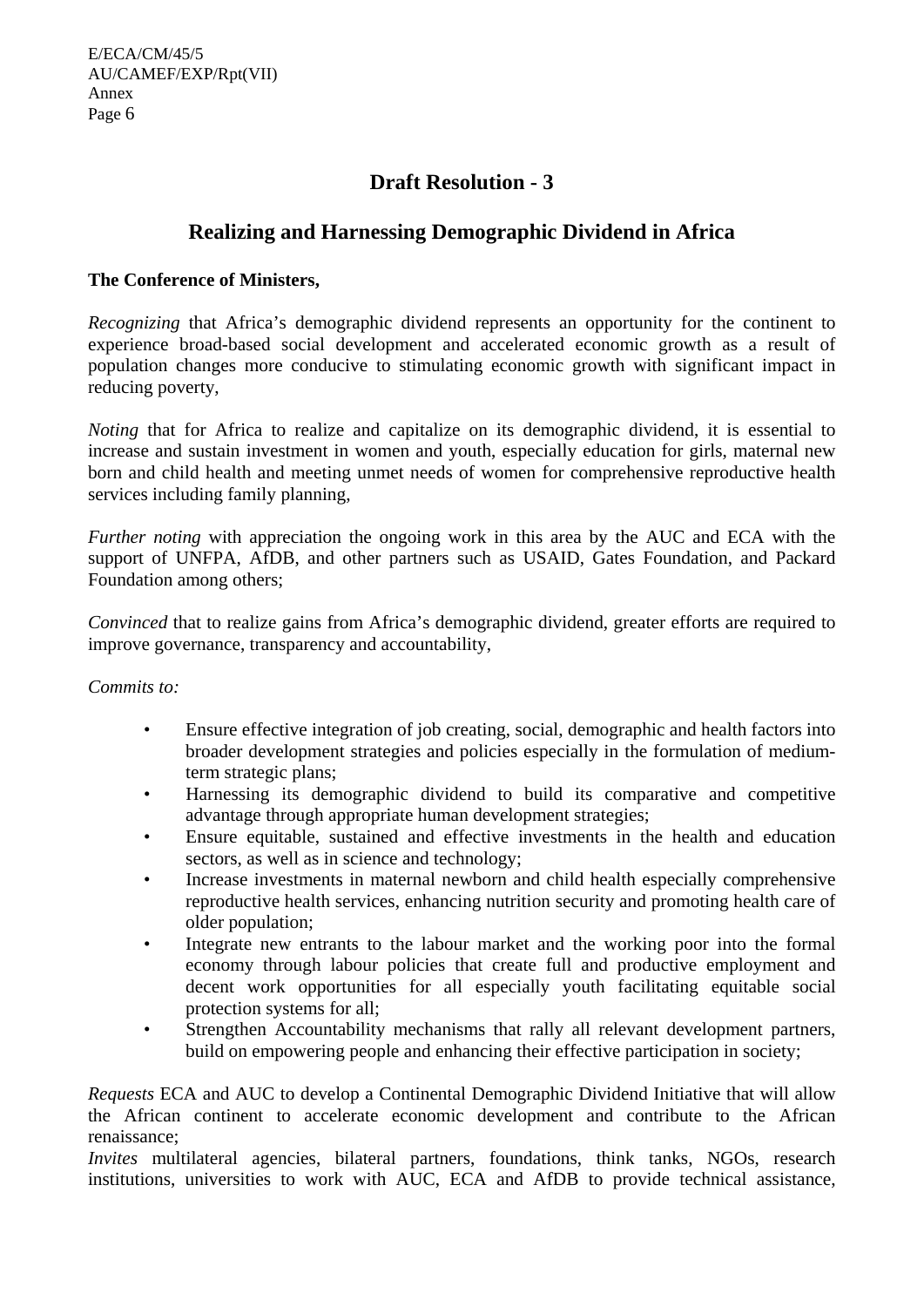expertise and financial resources to enable Member States to act to realize and capture the benefits of their demographic dividends;

*Requests* the AUC to bring the Continental Demographic Dividend Initiative and the contents of this resolution to the attention of the AU Conferences of Ministers of Health, Ministers of Social Development, Ministers of Industry, Ministers of Education and Ministers of Youth.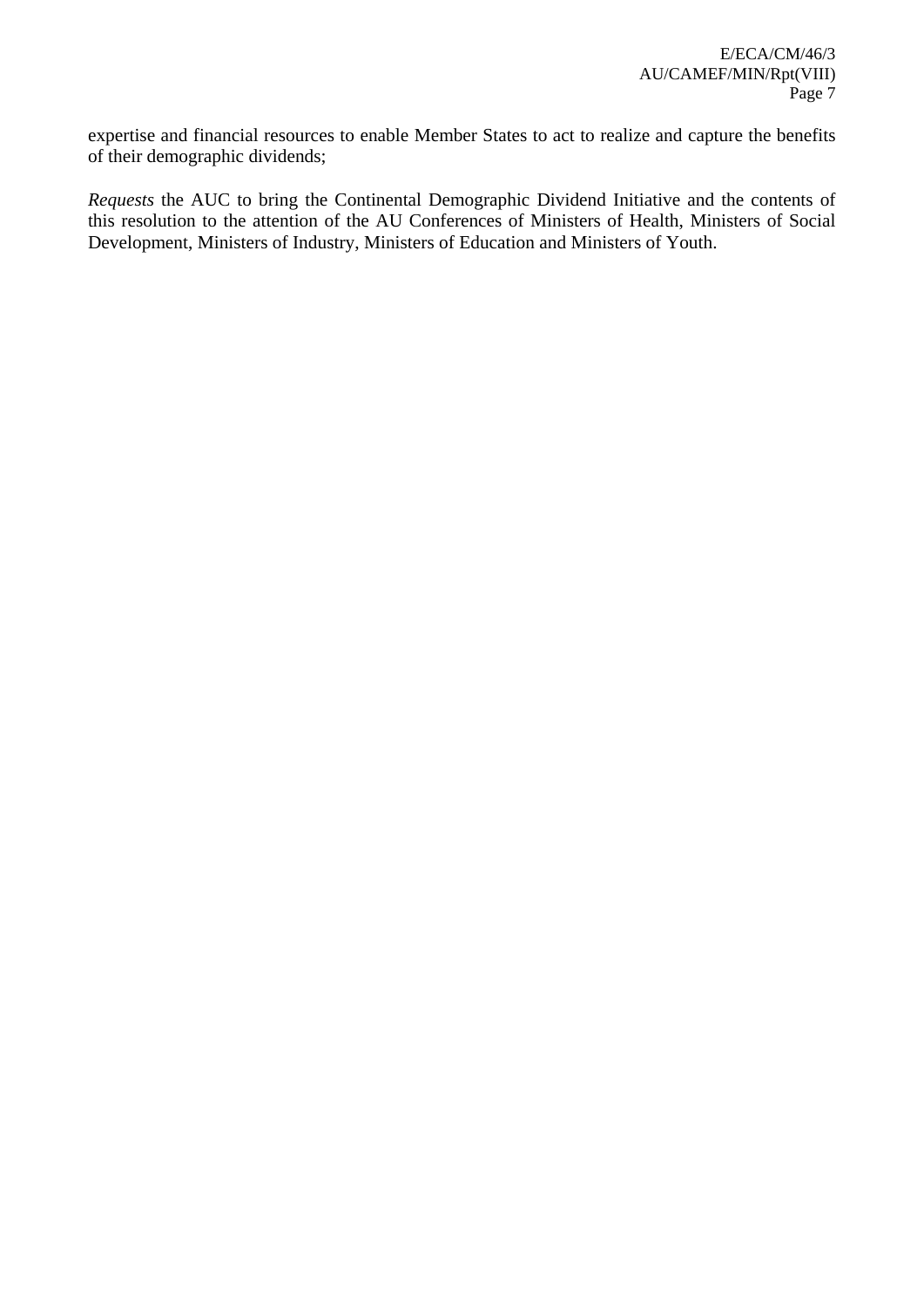# **Draft Resolution - 4**

### **African common position on the post 2015 development agenda**

#### **The Conference of Ministers,**

*Recognizing* the progress being made by the continent towards attaining the MDG targets and conscious of the challenges that still remain in efforts to attain all the MDGs by 2015,

*Recalling* the decisions of the Assembly of Heads of State and Government of the African Union requesting the AUC in collaboration with ECA and AfDB, to submit to the Assembly annual status reports and related statistics on Africa's progress towards the Goals,

*Cognizant* of the limited role that was played by African stakeholders in shaping the Millennium Declaration and the MDGs,

*Recalling* the Decision of the African Union Heads of State and Government in July 2012 which requested the AUC, AfDB, and UNDP to deepen consultations on the post 2015 development agenda with the objective of identifying African priorities,

- 1. *Takes note of* the draft report on the Progress in Achieving the Millennium Development Goals in Africa 2013 and recommends its adoption by the Assembly of Heads of State and Government in May 2013;
- 2. C*alls upon* countries to allocate adequate resources to fast track MDGs;
- 3. *Takes note of* the draft African Common Position which reflects Africa's priorities for the post 2015 development agenda;
- 4. *Calls upon* the AUC, ECA, AfDB, and UNDP to establish a technical working group to translate Africa's priorities for the post 2015 development agenda into concrete goals targets and to feed them into the Sustainable Development Goals (SDGs) process and the post 2015 global agenda;
- 5. *Further calls* upon all African countries and RECs to own, support, advocate and create alliances on the African common position to enable Africa to speak with one voice on the global discussion to chart the post 2015 development agenda.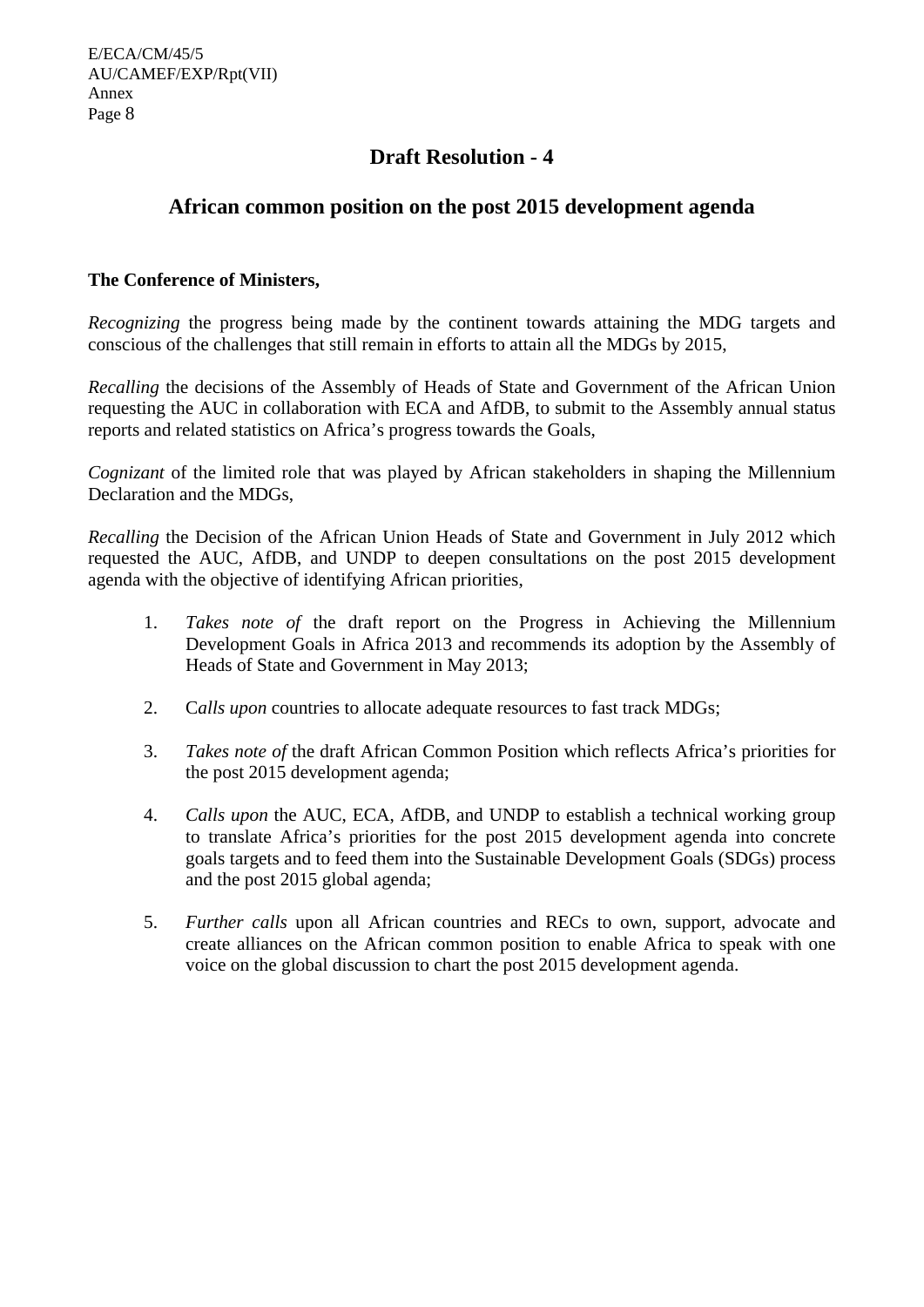# **Draft Resolution - 5 Statistics and Statistical Development**

#### **The Conference of Ministers,**

*Reiterating* the importance of statistical information for the formulation, monitoring and evaluation of development programmes and policies and for fostering Africa's economic and political integration,

*Noting* the progress made by the ECA, AUC, and AfDB in developing and implementing continental frameworks, strategies, initiatives such as the 2010 Round of Population and Housing Censuses and the Civil Registration and Vital Statistics, and the continental gender statistics programme aimed at supporting the African integration agenda,

*Taking note* that despite the progress made to date, there is still a lot to be done to bring the statistical development of this continent to the level that will effectively help it support and own its development narrative,

*Welcoming* the central role devoted to statistics within the repositioned ECA in its quest to generate research, policy knowledge and consensus, and to offer capacity development and advisory services in different thematic areas contributing to the development agenda of African countries,

*Welcoming also* the decision of Heads of State and Government of the African Union on the Creation of the African Union Institute for Statistics;

- 1. *Commends* countries which have signed and ratified the African Charter on Statistics, and calls on those which have not done so to sign and ratify it as expeditiously as possible;
- 2. *Resolves* to allocate adequate resources for the production and use of statistics in line with the principles of the African Charter on Statistics;
- 3. *Requests* the AUC, AfDB, ECA, UNDP to create a working group for the development of indicators for the post 2015 development agenda based on the priorities identified under the African common position and to come up with a draft list of indicators by the end of 2013;
- 4. *Calls upon* the AUC, ECA and AfDB to devote the next meeting of Director Generals of National Statistical Offices to promote the production and use of detailed economic statistics including natural capital accounts, with a view to adequately supporting the transformation of African economies;
- 5. Approves the offer of the Republic of Cote d'Ivoire to host the the Pan African Statistical Training Center that will be based in Yamoussoukro (Institut Polytechnique Felix Houphouet Boingy) and expresses gratitude to Cote d'Ivoire for its commitments to provide adequate facilities and equipments for its inception ;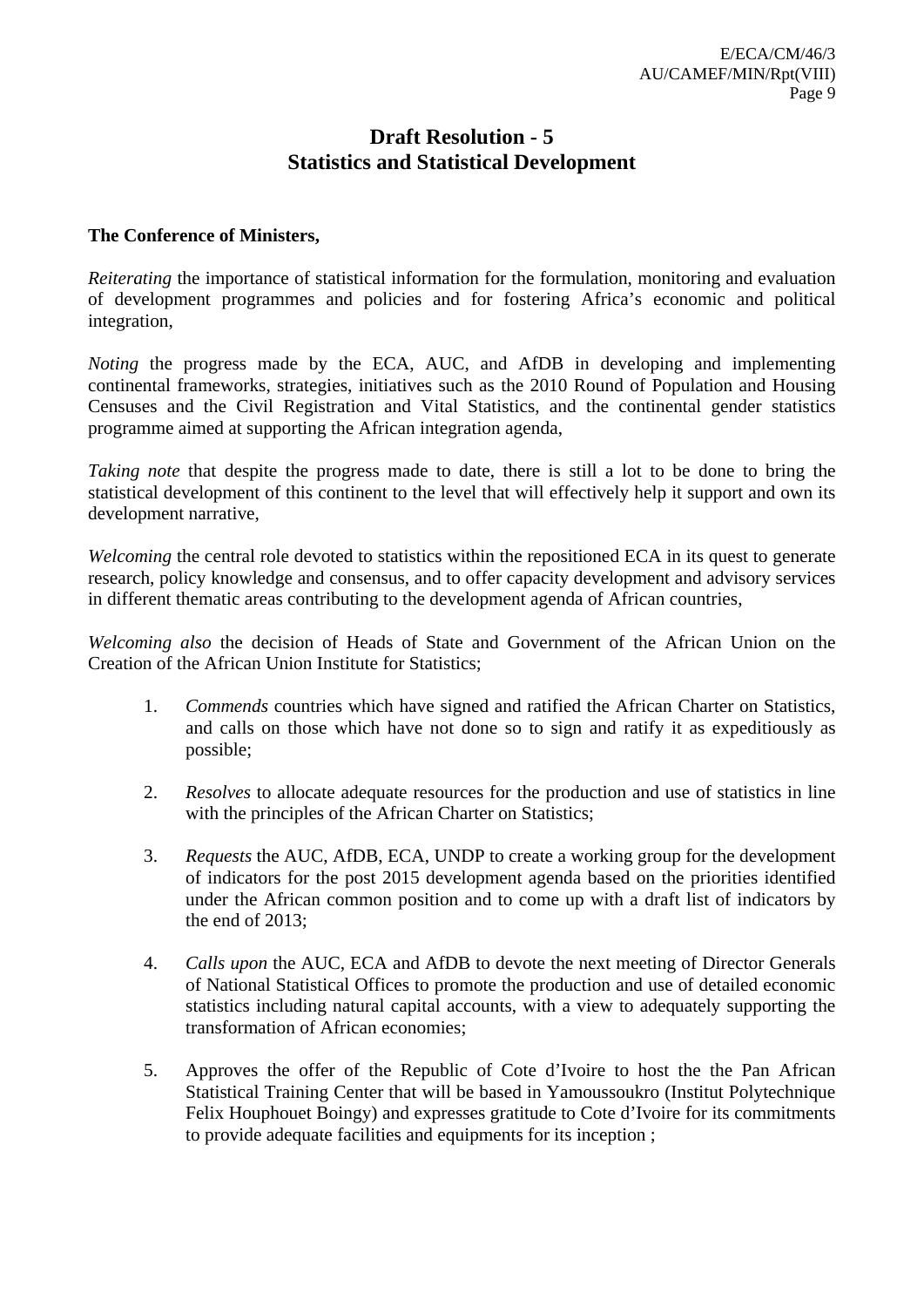- 6. Requests the AUC, ECA, AfDB and ACBF in collaboration with the Ivorian Government to take the necessary measures for the effective establishment and hosting of the Center
- 7. *Urges* the ECA, AUC, AfDB, ACBF and Cote d'Ivoire to prepare a five-year strategic plan for the Pan African Statistical Training Center to be submitted to the meeting of Director Generals of African National Statistical Offices by November 2013;
- 8. Calls upon Development Partners to support the creation of the Pan African Statistical Training Center;
- 9. *Requests* the AUC, AfDB, ECA, ACBF and RECs to prepare a strategic plan for the operationalization of the African Union Institute for Statistics and to organize an expert group meeting with the view to defining ways and means for its implementation as per the decision of the Heads of State and Government of the African Union.
- 10. *Calls on* national statistical institutes to establish coordination units within their establshments to ensure regular gathering of statistical data, based on harmonized instruments developed by SHASA STG1;
- 11. *Requests that* the capacity of the statistics division of the AUC should be built to enable it to coordinate its statistics production strategy on governance, peace and security; and
- 12. *U*rges UNDP, AfDB, ECA, the African Governance Institute and other development partners to continue to support the efforts of AUC to implement the SHASA STG1 action plan.